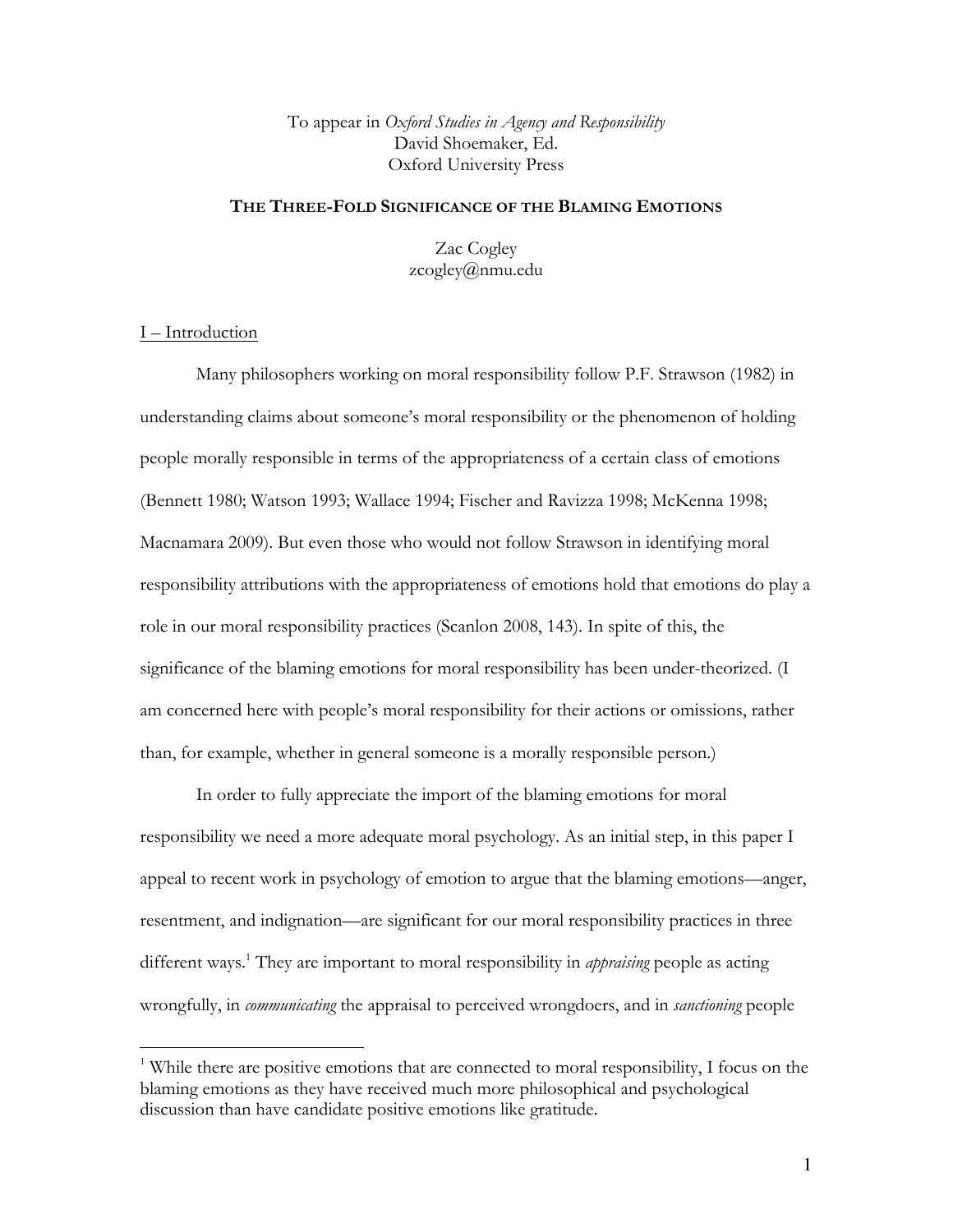who are appraised as wrongful.<sup>2</sup> I also investigate the conditions of appropriateness of the blaming emotions. My methodology is inspired by recent philosophical attention to reasons for attitudes: for example, the reasons in favor of believing a proposition (Shah 2003) or blaming another person (Hieronymi 2004). There has also been some attention—though not nearly as much—to the reasons that bear on emotions (D'Arms and Jacobson 2000). As I will demonstrate, the three ways in which the blaming emotions are significant for our moral responsibility practices are associated with very different kinds of appropriateness considerations.

My work is also inspired by the fact that although there has been significant recent attention to the concept of moral responsibility, there is little agreement about it. Indeed, in one recent attempt to clear the conceptual territory, John Martin Fischer and Neal Tognazzini argue that there are up to *thirteen* different analytical or conceptual 'stages' of moral responsibility attributions, organized (roughly) into two broad categories: attributibility and accountability (2010). Here they are inspired by Gary Watson's (1996) distinction between these two concepts, but urge that conceptual clarity about moral responsibility requires far more distinctions.<sup>3</sup>

I am deeply sympathetic to the project of achieving clarity about our conception of moral responsibility as it is central to making progress on some of our most vexing issues about moral responsibility, including whether moral responsibility is compatible with determinism. However, I fear that some recent attempts to introduce clarity risk further

<sup>&</sup>lt;sup>2</sup> An anonymous reviewer points out that these also correspond to three broad categories of response to wrongdoing. I agree—in fact, I think we categorize responses to wrongdoing as appraisals, communications, and sanctions in virtue of their connection with the blaming emotions. Space precludes making that argument here.

<sup>&</sup>lt;sup>3</sup> Fischer and Tognazzini's analysis places consideration of the blaming emotions squarely into the accountability category. My analysis here complicates that categorization.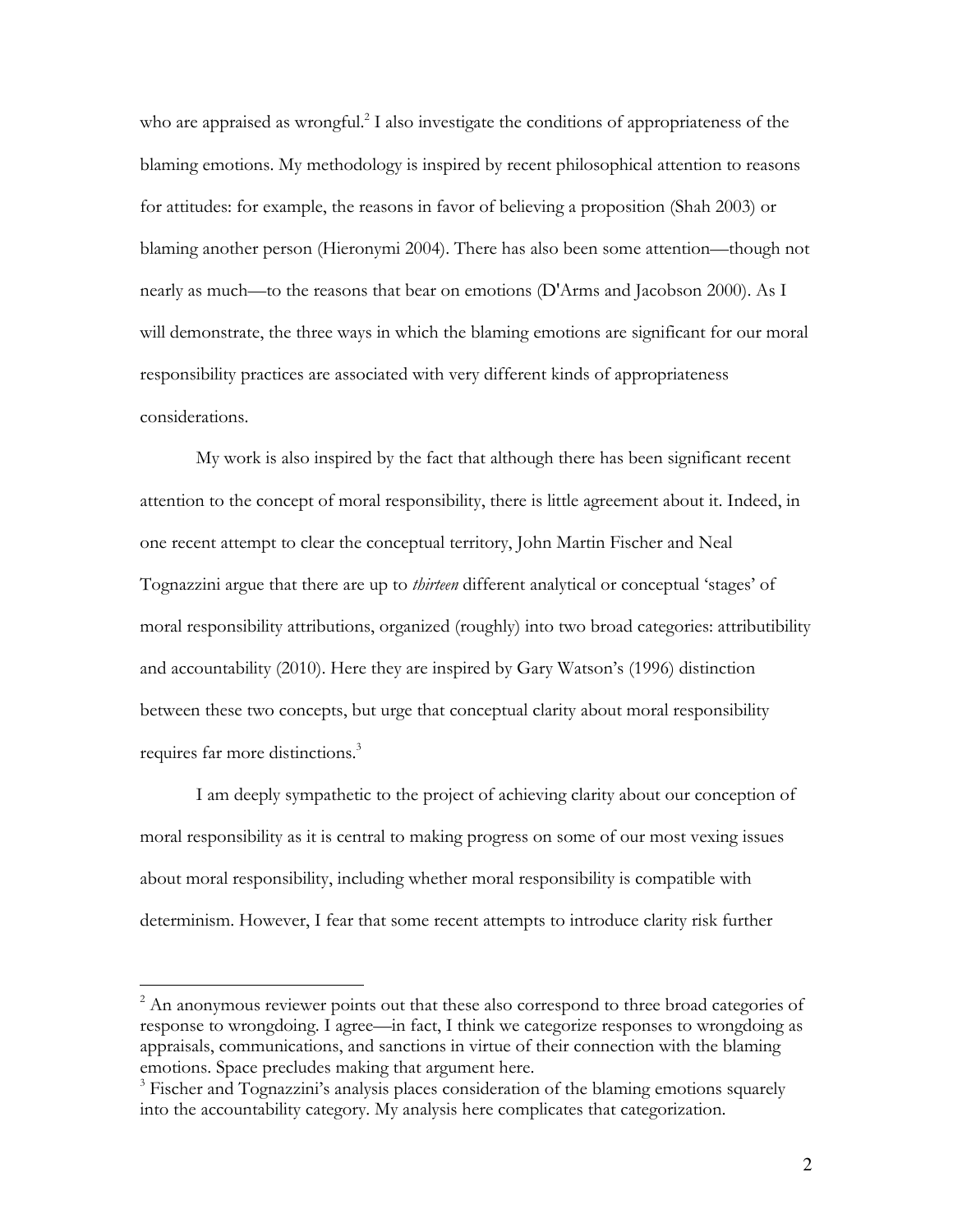confusion because they have not paid sufficient attention to the moral psychology of the blaming emotions. Not only, then, do I try to enrich our moral psychological picture of the blaming emotions, but I also link appraisal, communication, and sanction to representative accounts of moral responsibility. I suggest that each kind of account is inspired by a different way in which the blaming emotions are significant, and thus each account implicitly emphasizes a different consideration of emotional appropriateness. Fittingness accounts of moral responsibility are linked to appraisal, moral address accounts correspond to the communicative dimension of the blaming emotions, and desert accounts of moral responsibility are inspired by the blaming emotions' sanctioning role. If I am right, part of the reason debates about moral responsibility have been so intractable is that many theorists share the assumption that appropriate blaming emotions are a reliable indicator of a person's moral responsibility, while inappropriate blaming emotions are evidence of a lack of moral responsibility. This makes it appear as if all parties to the debate are operating with the same conception of moral responsibility in mind. However, because different accounts are implicitly linked to different kinds of appropriateness, the wide agreement that the appropriateness of the blaming emotions is revealing of moral responsibility obscures significant disagreements about the concept and the conditions for its application that emerge with a more refined focus.<sup>4</sup>

While discussion of all of the blaming emotions is common, theorists often emphasize one or two to the exclusion of others. For example, R.J. Wallace speaks of indignation and resentment (Wallace 1994) as does Tamler Sommers (2007), while Derk

<sup>&</sup>lt;sup>4</sup> In his recent paper, "Attributability, Answerability, and Accountability: Toward a Wider Theory of Moral Responsibility" David Shoemaker offers a similar argument that distinguishes among moral responsibility concepts, though without a focus on the blaming emotions (2011).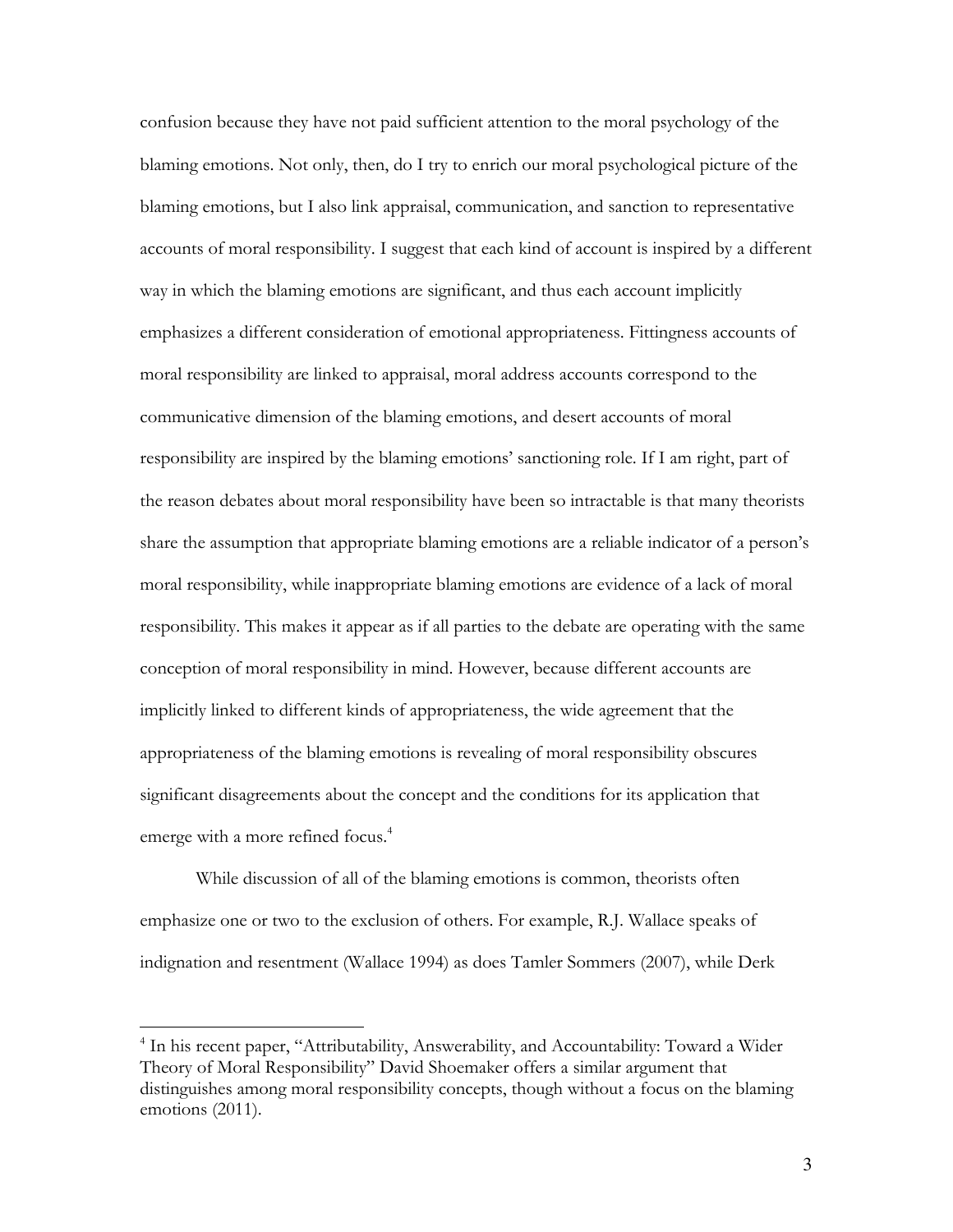Pereboom has remarked that "of all the attitudes associated with moral responsibility, it is anger that seems most closely connected with it" (Pereboom 2001, 208).<sup>5</sup> In what follows, I assume that from a psychological standpoint, resentment and indignation are ways of being angry.

## $II$  – Appraisal

 $\overline{a}$ 

An important strand of contemporary psychological research on emotion seeks to determine characteristic appraisals that are assumed to elicit distinctive emotions.<sup>6</sup> "Appraisal" refers to a person's evaluation or interpretation of a situation. According to this research, different emotions are caused by distinct appraisals. For example, Richard Lazarus claims that anger is produced by a person's appraisal of a "personal slight or demeaning offense" (1991, 223), while in a later collaboration with Craig Smith (1993), both believe that anger is caused by an appraisal of "other-blame," which they claim can be broken into three separate components: motivational relevance (the situation is personally relevant), motivational incongruence (the situation is inconsistent with what is desired), and other-accountability (the emotion is directed at someone else). Philosophers have roughly concurred. For example, Jesse Prinz and Shaun Nichols claim that "Anger arises when people violate *autonomy* norms, which are norms prohibiting harms against persons" (2010, 122). If we make the plausible assumption that slights and offenses both involve the violation of norms,

<sup>&</sup>lt;sup>5</sup> Most commonly, it appears that these different terms mark a difference in whether the object of the emotion is second or third-personal. For example, see (P. F. Strawson 1982; Wallace 1994; Sommers 2007; Pereboom 2009).

 $6$  While there has been much debate over whether or not the relevant appraisals are cognitive, beginning with (Zajonc 1980; Lazarus 1982) and continued in (Zajonc 1984; Lazarus 1984), that debate is orthogonal to my concerns. For an excellent recent discussion of this issue, see (Prinz 2004, 21–51).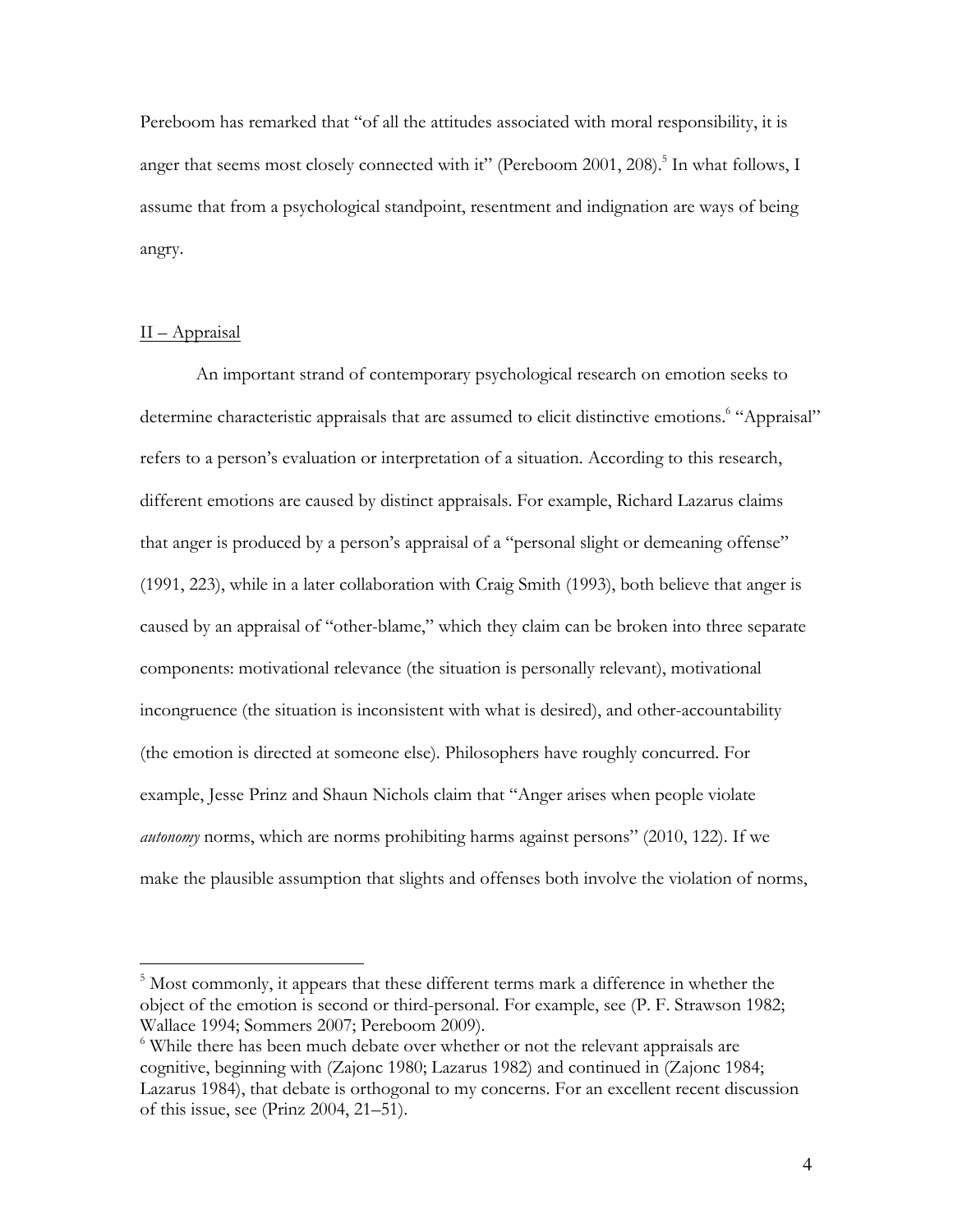we can see all these authors offering a roughly similar account of the appraisal involved with the blaming emotions, though they do disagree about how best to capture it.

While I agree that the blaming emotions have a characteristic appraisal, the above accounts make two errors regarding it. First, these accounts fail to pinpoint the characteristic appraisal of the blaming emotions. The early Lazarus, as well as Prinz and Nichols, construe the appraisal too narrowly. For example, blaming emotions are commonly elicited by harms against nonhuman animals, violations of religious commandments, the nonharmful breaking of promises and many other situations that go beyond slights and harms against persons.<sup>7</sup> On the other hand, the account from Lazarus and Smith is too broad; adding up their three appraisal components (an emotion directed toward a personally relevant situation that is inconsistent with what is desired) does not give us the characteristic appraisal of the *blaming emotions*. Such an appraisal is also compatible with sadness. We do better if we follow James Averill, who argues that "the typical instigation to anger is a value judgment. More than anything else, anger is an attribution of blame" (1983, 1150) or Shaver et al., who hold that the eliciting appraisal is that "the situation is illegitimate, wrong, unfair, contrary to what ought to be" (1987, 1078).

I propose, then, that the way a person feeling a blaming emotion appraises her situation is best captured as an appraisal of wrongful conduct. This is the core appraisal of the blaming emotions, but we can break it into constituent parts as follows:

If a person, A, feels a blaming emotion, she evaluates her situation as containing:

- (i) a person,  $B<sub>s</sub><sup>8</sup>$  whose
- (ii) action or omission

<sup>7</sup> Surprisingly, Prinz and Nichols themselves note the connection between blaming emotions and harms against nonhuman animals (2010, 130).

<sup>&</sup>lt;sup>8</sup> In some situations A and B will be the same person.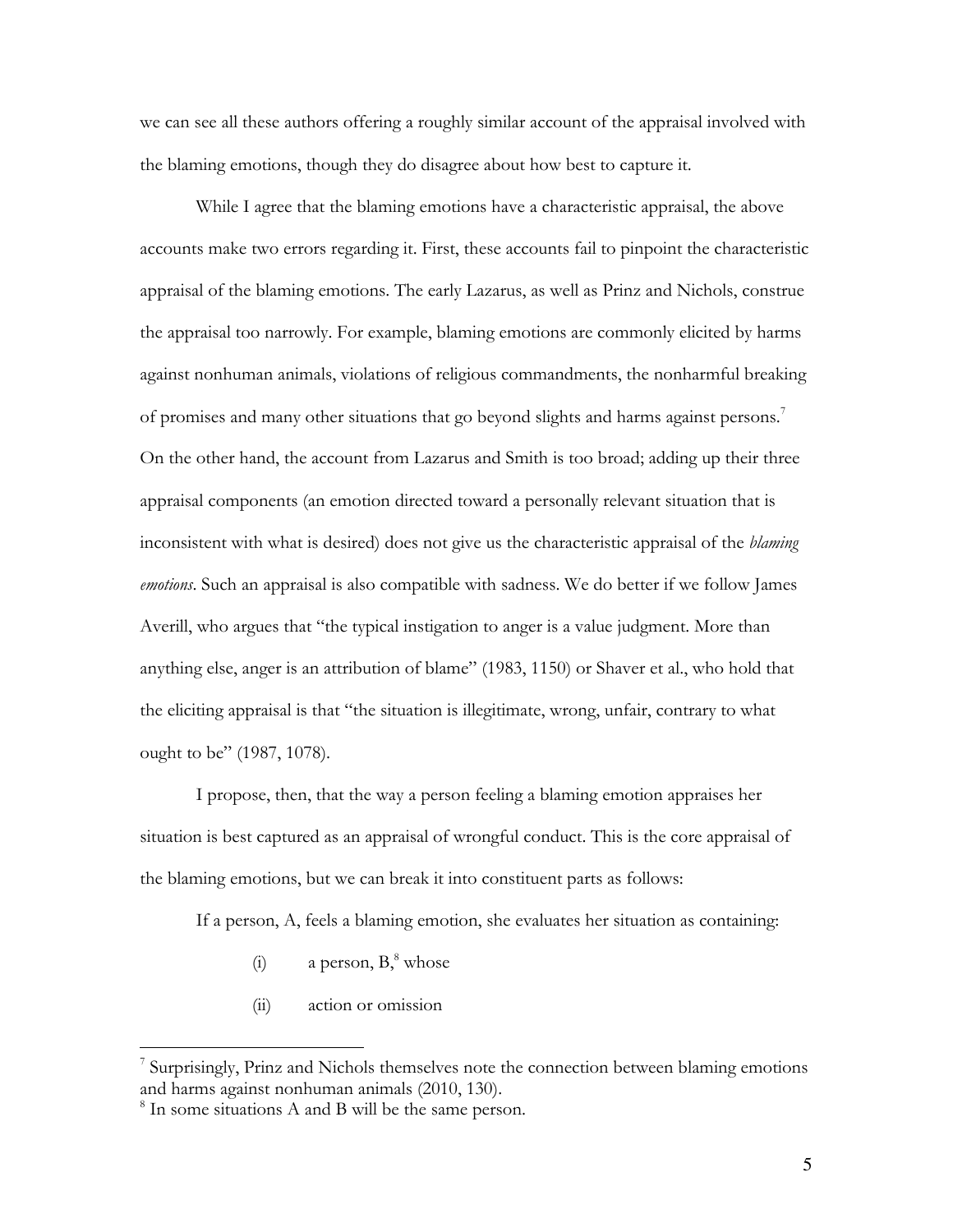- (iii) transgresses a norm on proper conduct (including, but not limited to, moral norms, though the norm need not be codifiable by a rule)
- (iv) because B is motivated by ill will or has shown insufficient concern,
- (v) and A glosses B's action as bad. $9$

This treatment of the appraisal dimension of the blaming emotions handles the fact that we often feel the blaming emotions in response to violations that don't harm persons, as well as the variety of situations where we feel blaming emotions because a person's action violates an autonomy norm, or is a demeaning offense or personal slight.

This is an improvement, but there is another error in the above treatments of the appraisal involved in the blaming emotions. All of the above treatments construe the relation between the appraisal and the blaming emotions as a causal relation. That is, the appraisal is what *brings about* the blaming emotion. This is the second mistake in the literature about the relation between the blaming emotions and their characteristic appraisal. Not all psychologists believe that appraisals always precede blaming emotions or are necessary for them; indeed there is not clear evidence that appraisals always cause episodes of the blaming emotions, though there is no question they often do (Berkowitz and Harmon-Jones 2004a; Berkowitz and Harmon-Jones 2004b; Parkinson 1999).

I think we better understand the psychology of a person feeling a blaming emotion if we hold that the blaming emotions need not be *caused* by their characteristic appraisal (though they often are). However they are caused, the blaming emotions *are* an appraisal of conduct as wrongful. Consider, by analogy, a particular belief: my belief that it is sunny outside. While my belief that it is sunny outside might be caused by present sun outdoors (if

 $9$  I have in mind here the fact that anger has a distinctive unpleasant phenomenology that might be glossed as "feeling ready to explode" (Roseman, Wiest, and Swartz 1994).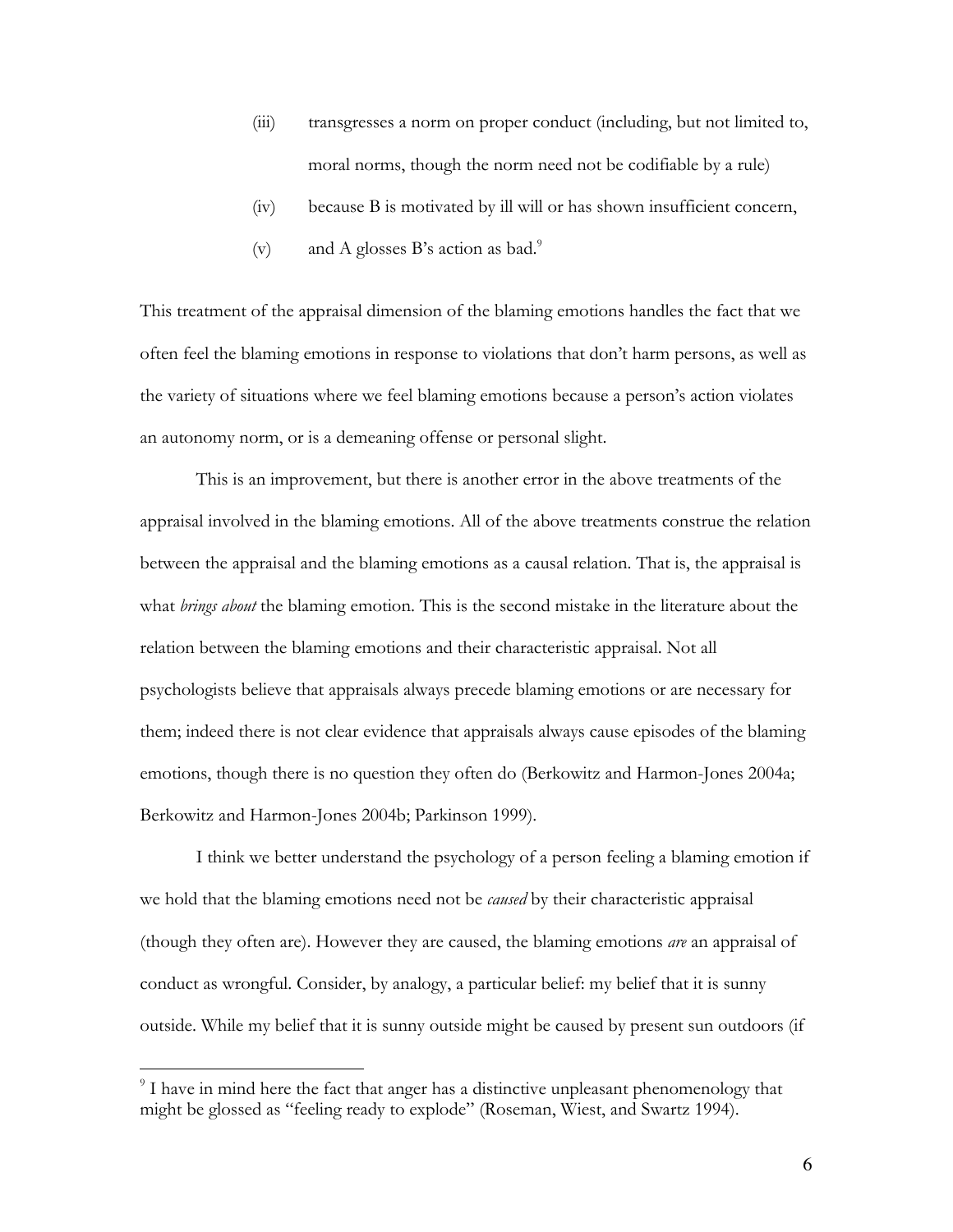I was just outside and noticed the weather), that belief might be caused in a number of other ways. I might come to believe it is sunny outside based on your testimony or by inferring today's weather based on what the weather was yesterday. In these cases my belief that it is sunny outside isn't caused by occurrent sun. A similar point applies to the blaming emotions. While in many cases they are caused by their characteristic appraisal, their link to appraisal is better understood as conceptual (Parkinson 1997).

This analogy between beliefs and the blaming emotions is also relevant because it relates to our practice of taking our blaming emotions to be appropriate or inappropriate, depending on their aptness for the situation. The blaming emotions are not unique in this respect. As Justin D'Arms and Dan Jacobson have pointed out, we commonly argue about whether or not things are sad, enviable, shameful, or worthy of pride or resentment. Our practice of considering these issues of emotional appropriateness presupposes that we can make sense of whether or not an emotion's characteristic appraisal is accurate, or to use their terminology, *fitting* (2000). When a blaming emotion is fitting, it accurately presents its object as having the features contained by its appraisal; the fittingness of a blaming emotion is analogous to the epistemic relation that obtains between the world and a true belief. Anger, resentment, and indignation are fitting to feel when, for example, someone intentionally wrongs you out of ill will.

Thus, the blaming emotions are fitting when they are felt in response to a person who satisfies conditions (i)- $(v)$ , above. The lack of any one of the five conditions means that a blaming emotion is unfitting.<sup>10</sup> We can also distinguish between 'degrees' of fit between a

 $10$  By distinguishing between the five conditions on the fittingness of a blaming emotion, I call our attention to conceptual distinctions. However, I allow that these different aspects of a blaming emotion's appraisal may often, or even always, affect each other in interesting ways. For example, it may be that someone's act motivated by ill will—even if she does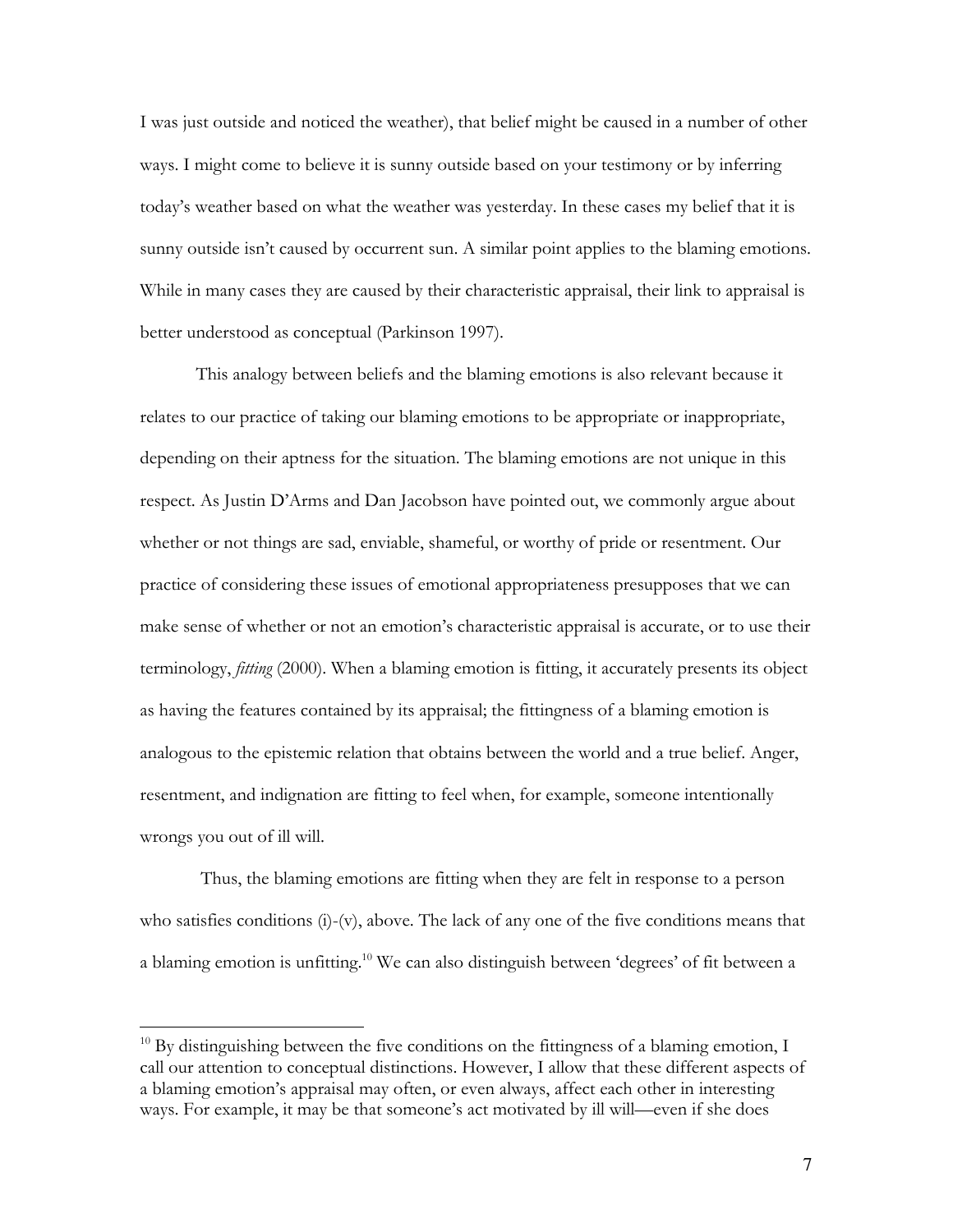blaming emotion and the situation it appraises. I should be angrier with someone who tries to ruin my career than a neighbor who thoughtlessly mows his lawn at 8am on a Sunday morning. And you should be more upset with the driver who intentionally tries to run you over while you are out for a walk than you should be with a person who somewhat carelessly backs his car into your path. Thus, the seriousness of the wrong in question and the person's relation to the wrong both help to determine the amount of anger fitting for the situation.

#### III – Communication

 $\overline{a}$ 

There is much psychological evidence to suggest that the blaming emotions not only appraise the conduct of others, but also play a role in communication. Specific speech patterns (including rate of articulation, intensity, and frequency of vocal fold vibrations) appear to be associated with different emotions, particularly anger (Scherer 1986; Scherer et al. 1991). Psychologists have also found that different bodily movements and postures are associated with different emotions (Wallbott 1998). Perhaps most probatively, the blaming emotions, just like many other emotions, are associated with characteristic facial expressions (Ekman 1999). Relevantly, while people commonly interpret the emotional facial expressions of others as signifying a person's appraisal of her situation, anger expressions are more likely than the expression of other emotions to be interpreted as conveying intentions or requests (Horstmann 2003). Also notably, the characteristic facial expressions of different emotions appear to be highly associated with interpersonal interaction. For example, winners on the medal stand at the Olympic games are more likely to smile during interactions with other people than during the rest of the ceremony (Fernández-Dols and Ruiz-Belda 1995) and

something that I know has no chance of actually harming anyone—itself transgresses a norm on proper conduct and is therefore bad.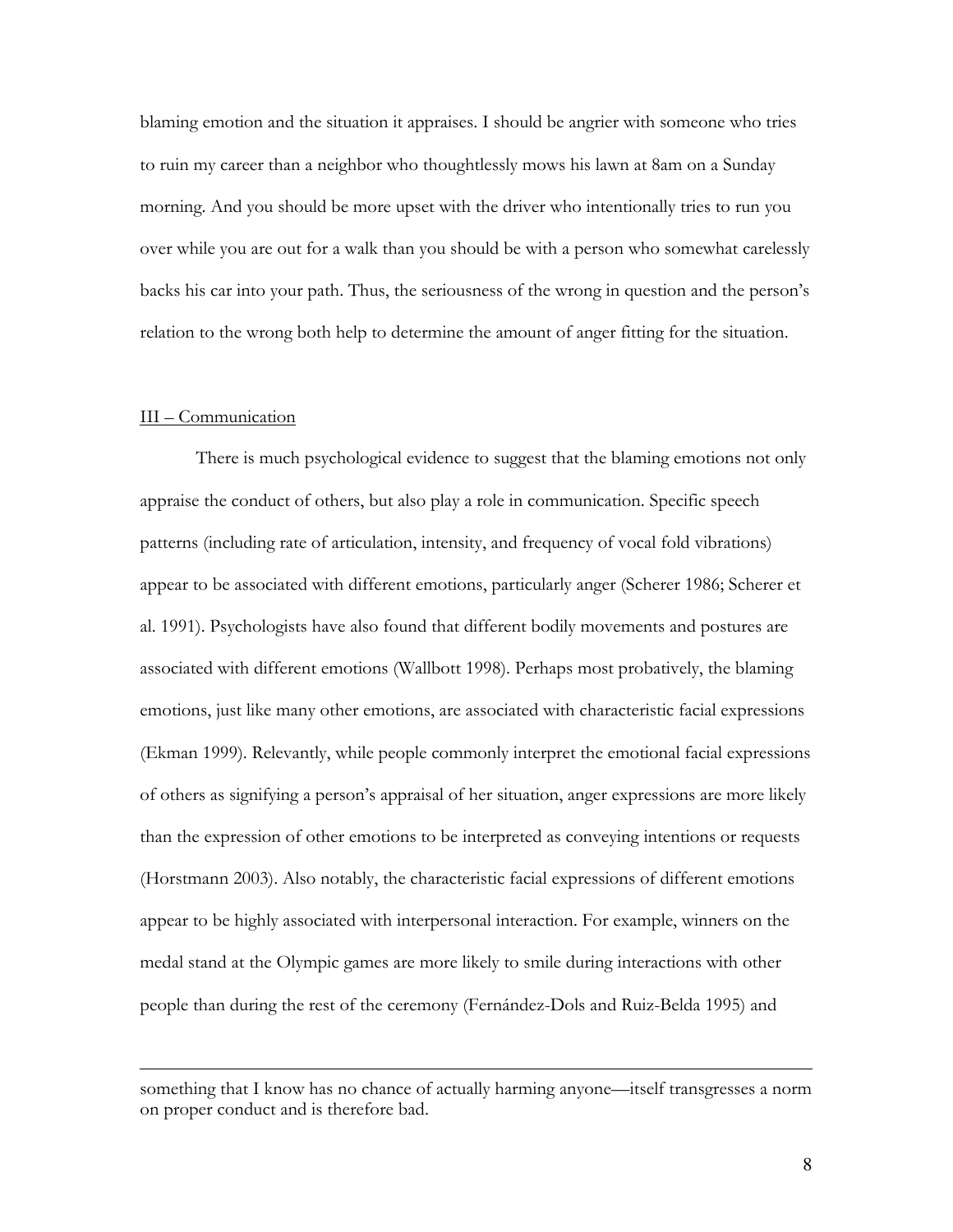bowlers are less likely to smile when they first roll a strike than when they turn to face others watching at the end of the alley (Kraut and Johnston 1979).

In a typical interpersonal episode of a blaming emotion, various bodily, vocal, and facial responses communicate that the person feeling the emotion is angry and thereby give the person who is the target of the blaming emotion information about the way her conduct is being appraised. In many situations, this information is not contained in spoken words but is transmitted instead by the overall emotional demeanor of the person feeling the blaming emotion. These communicative aspects of a person's emotional demeanor are observed, responded to, or ignored by others. The responses of others—or the lack of a response—are then an opportunity for continued emotional engagement and transformation. Thus, in most interpersonal interactions, a person who feels a blaming emotion not only appraises the conduct of another as wrongful, she also communicates to the target of the blaming emotion that she construes his behavior as wrongful. $^{11}$ 

In human psychological response, these communicative aspects are very closely connected to the having of the blaming emotion itself. It turns out to be almost impossible not to register your emotional state on your face in some way, even if briefly, and it is hardest to mask negative emotions (Porter and ten Brinke 2008). Since others are extremely attentive to such displays, it is often better to try not to have the emotion than to allow the emotion to run its course while attempting to mask what you feel. Thus, I want to suggest that the communicative significance of the blaming emotions can sometimes result in their being inappropriate to feel even when they fittingly appraise a target. That is, there are

 $11$ <sup>11</sup> To be clear, I am not arguing that the communication of this information is intentional on the part of the person feeling the blaming emotion, only that the information is "there for the taking." Along similar lines, the signals that indicate which play is being called by a team may transmit the same information to the opposing team if the opposing team has attended to which signals are reliable signs of particular plays.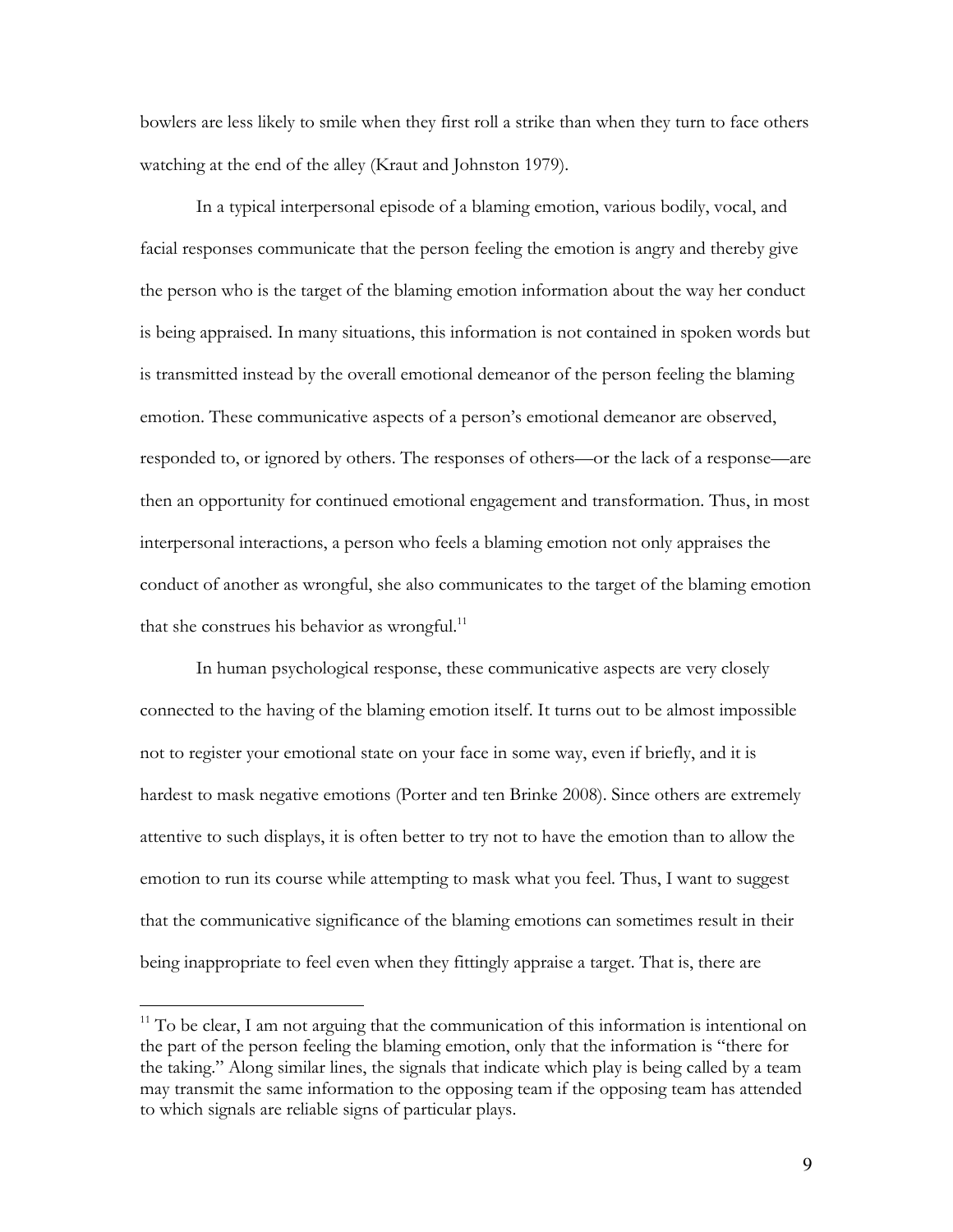additional considerations that bear on whether to have a blaming emotion than merely considerations of fit. In characterizing communicative considerations that bear on emotional appropriateness, I am inclined to follow Angela Smith in distinguishing between considerations of standing, the degree of fault displayed in the wrongful action, and the response that the blamed person takes (or will, or could take) to the person who feels the blaming emotion.<sup>12</sup>

Whether or not someone has proper standing, or authority, to feel what would be a fitting blaming emotion toward a wrongdoer has much to do with her relationship to the wrongdoer and those who are wronged. So, for example, even though I may observe what I regard as condescending and obnoxious behavior from one of two parties having a public argument, I may be inappropriately angry with the offending party if I have no social connection to either one of them. We can see this more clearly when we consider that it would not be uncommon for the victim of the obnoxious behavior to become angry with me when my indignation on his behalf becomes known.

My own fault and hypocrisy can also affect my standing to react to another's conduct with a blaming emotion. Thus, if my awareness of its health effects has not moderated my long-time smoking habit, my friend with a drinking problem will regard as out-of-line my fitting anger at him for neglecting his health when he succumbs to the temptation to drink. My friend's failing, just as my own, may be a legitimately moral one, but the fact that I am unable or unwilling to similarly guide my own behavior makes it inappropriate to feel angry toward him even though anger is fitting for what he does.

Beside the fact that the communicative appropriateness of the blaming emotions can be undermined by my standing to have such responses, it can also be affected by the relative

 $\overline{a}$ 

10

 $12$  My discussion of these three issues is indebted to (A. M. Smith 2007, 478–483)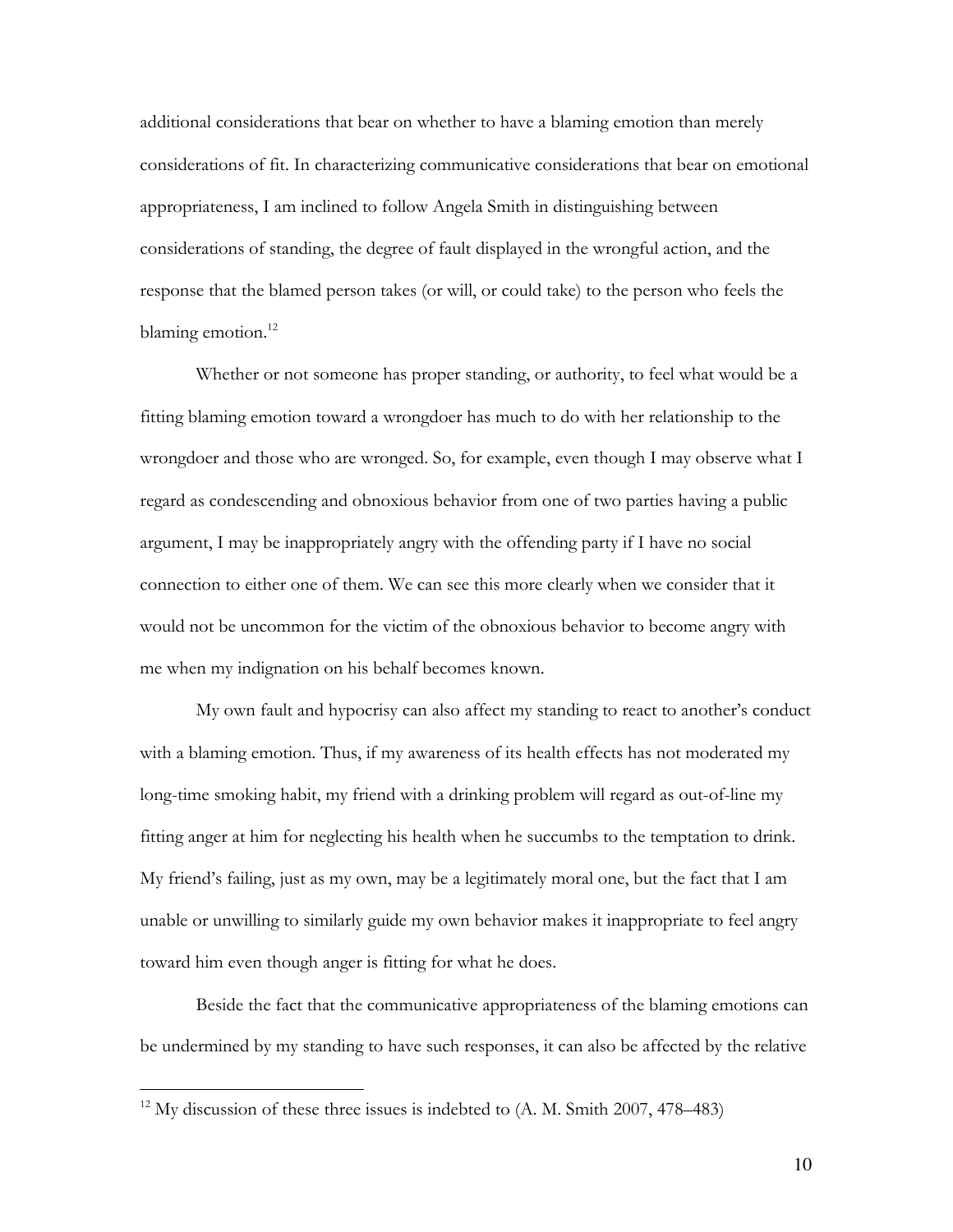significance of the fault a person displays in her conduct. Thus, while a blaming emotion would fittingly appraise a student who fails to keep his scheduled appointment with me, the degree of fault (simple forgetfulness) and the degree of harm to me (a very mild inconvenience) prohibit me from feeling any resentment toward him. We can see this interact with another communicatively salient factor—the agent's own response—if we suppose that the student rushes over to my office, apologizing profusely even as he walks in the door. The student's self-reproach indicates that he understands he did wrong and is committed to doing what he can to prevent it from occurring in the future. While being indignant would fittingly appraise his faulty conduct, I should not feel indignant toward him because it would be communicatively inappropriate for me to target him with a blaming emotion given his indication that he understands his error and the importance of keeping appointments.<sup>13</sup> (Of course, things might be different if this same student has routinely missed appointments even while protesting that it will never happen again.) In such a case, we again have a communicative reason against feeling a blaming emotion, even though the blaming emotions fittingly appraise the actions of the person in the situation.

# IV – Sanction

 $\overline{a}$ 

Another way in which the blaming emotions are significant for our moral responsibility practices relates to communication but is ultimately distinct, namely, affecting the behavior of others by imposing costs.<sup>14</sup> While this is sometimes accomplished via the

<sup>&</sup>lt;sup>13</sup> For an analysis of the communicative dimension of emotions supporting this claim, see (Macnamara forthcoming). 14 I am not arguing that such costs are always intended by the person feeling the blaming

emotion, though they certainly sometimes are.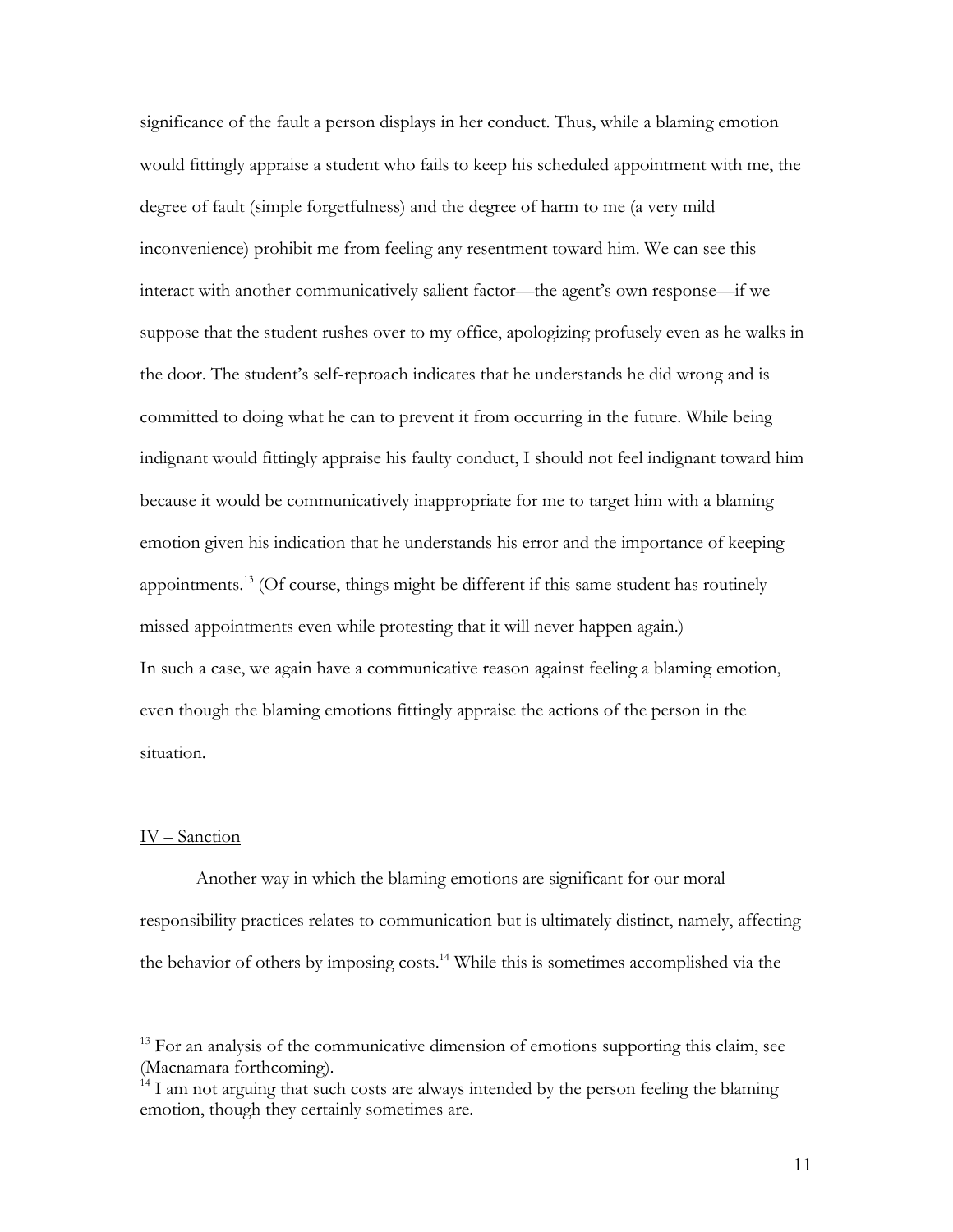communication of a message, at other times it is accomplished simply through changing the costs and benefits of another person's possible actions. Though the relationship between the blaming emotions, deliberation, and action-aimed-at-sanction is complex, in this section I will highlight some of the relevant psychological findings to demonstrate the connection of the blaming emotions to sanction.

Anger has important effects on deliberation and social perception that play a role in determining the behavior of someone feeling a blaming emotion (though the effects vary across individuals, depending on their level of awareness and cognitive skills). Angry people tend to have a sense of significant control (Lerner and Keltner 2000) that leads them to be optimistic about the success of their probable actions (Lerner and Keltner 2001). They are also "eager to make decisions and are unlikely to stop and ponder or carefully analyze" (Lerner and Tiedens 2006, 132), which likely leads them to take actions that have a low probability of succeeding but high payoffs (Leith and Baumeister 1996). When they act, angry people tend to be more punitive toward those they blame (Lerner, Goldberg, and Tetlock 1998). 15

We can see these deliberative effects demonstrated in experimental work on altruistic punishment and ultimatum games. In altruistic punishment, the punisher receives no material benefit but imposes a cost on the party punished. Thus, people are willing to punish free-riders even when it is costly for them to do so and they cannot expect future benefits from punishing (Fehr and Gächter 2000). Jonathan Haidt has argued that a paradigm feature of human morality is this third-party enforcement of moral norms (2001). In one significant study, Ernst Fehr and Simon Gächter (2002) demonstrated that free-riding on a common

<sup>&</sup>lt;sup>15</sup> For an excellent overview of recent empirical study of anger's effects on judgment and decision-making, see (Litvak et al. 2010).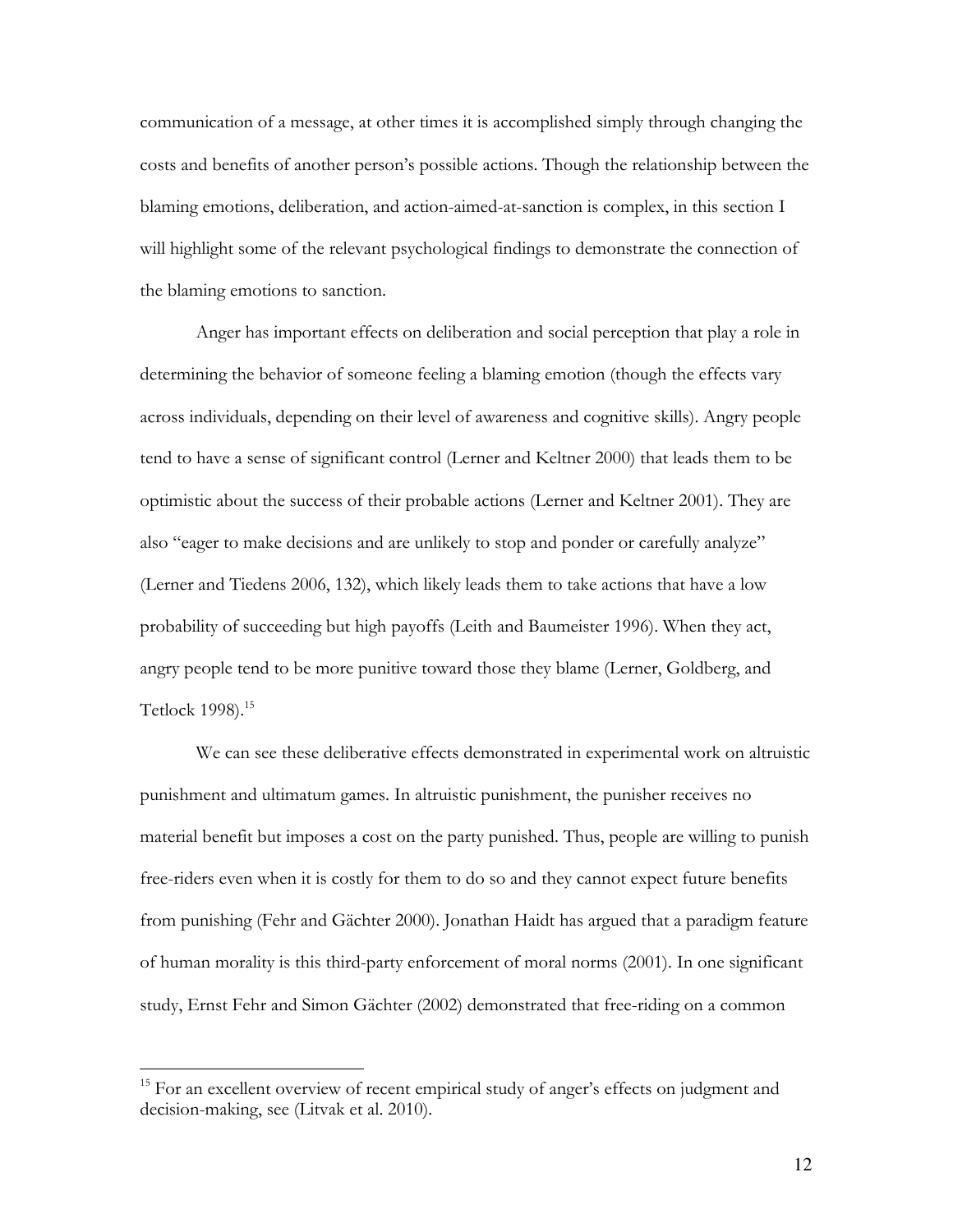good is less prevalent when altruistic punishment of free-riders is possible. When such punishment occurs, it is reported by punishers to express their anger and those who are punished perceive their punishers as angry.<sup>16</sup> A similar finding concerns experimental work on ultimatum games. In such two-person games, one party (suppose it's me) controls some resources (say, \$10) and makes an offer to another to split the resources in a particular fashion with another party (\$8 for me, \$2 for you). You have the opportunity to accept or reject the offer. Although game theory would predict that the splits offered should heavily favor the person controlling the resources and that all offers should be accepted, people tend to offer more than 40% of the resources and 15 to 20% of offers are rejected (Ochs and Roth 1989). The most perspicuous explanation of this behavior is that people expect the splits to be fair; if they are not, the split is angrily rejected even though the rejection leaves the rejector worse off than had she accepted (Pillutla and Murnighan 1996). Because offerers anticipate the possibility of sanctioning reactions, they tend to offer more equitable splits.

I've been using *sanction* to specifically demarcate the cost-imposing function of the blaming emotions from the communicative aspect. As I argued above, one function of the blaming emotions is to communicate appraisals to others. While one way to bring about a change in another person's behavior is to successfully communicate an appraisal to them, the communication will ultimately only be successful if the other is willing to appraise herself as acting wrongfully and see her wrongness as a reason for change, apology, or restitution. However, even if the other person is unwilling or unable to see herself as acting wrongfully, placing a cost on particular ways she might behave can impact her chosen course of action. The threat of sanction can lead someone to refrain from a wrongful action not yet

<sup>&</sup>lt;sup>16</sup> Notably, angry sanctions lead to positive behavior change even when free-riders interact with a new group of people that does not include their previous punishers.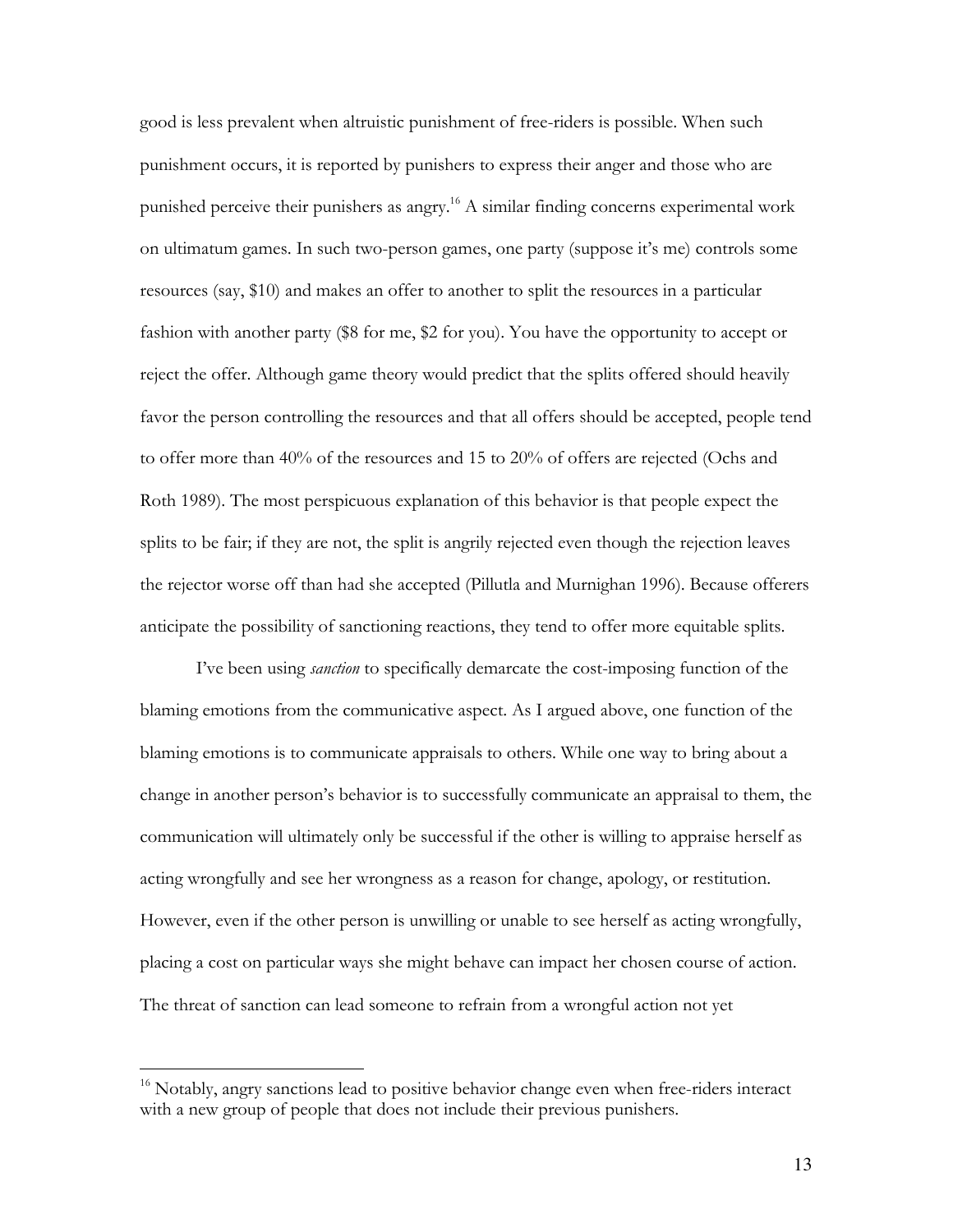performed, not repeat a wrong he already performed, or not copy the successful wrongdoing of others. Importantly, I also assume that expressions of the blaming emotions, themselves, are experienced as sanctions by the emotion's target. Not only is it unpleasant in its own right to be the target of another person's blaming emotion, but Baumeister et al. suggest that one function of the blaming emotions may be to stimulate guilt in the person who is the target of the emotion (2007, 189). Thus, people tend to avoid actions that they know would lead to being the target of the blaming emotions of others in order to avoid psychological and physical sanctions.<sup>17</sup>

There are a number of considerations that bear on the appropriateness of the blaming emotions qua sanction, some of which we have touched on already. Again, the lesson is that the question of whether a blaming emotion is appropriate, all things considered, is not solely determined by whether or not the blaming emotion fittingly appraises someone's conduct. For example, the propriety of sanctioning someone with a blaming emotion can be affected by the seriousness of the wrong done. Just as with communicative appropriateness, some extremely minor wrongs ought not be responded to, while the propriety of sanctioning a wrongdoer may increase with the seriousness of the wrong.<sup>18</sup> The person's own repentance, or lack thereof, is relevant because sanctioning an already repentant person may be unnecessary to affect his future conduct.

 $17$  Again, note that while the sanctioning effects of the blaming emotions are at least sometimes directly intended by people who feel a blaming emotion (Fehr and Gächter 2000), they need not always be. However, even if people feeling blaming emotions do not intend that their emotions be experienced as harms by the targets of the blaming emotion, that doesn't mean they are not experienced as such by the targets.

 $^{18}$  I say 'may' increase because I am doubtful that the relative deservingness of a wrongdoer, itself, is a sufficient reason to license a sanction for her. Explaining why would require that I develop a theory of desert and deservingness, which is a topic for elsewhere. For reasons why I am skeptical that desert can be a sufficient justification for sanctions, see (Dolinko 1991a; Dolinko 1991b).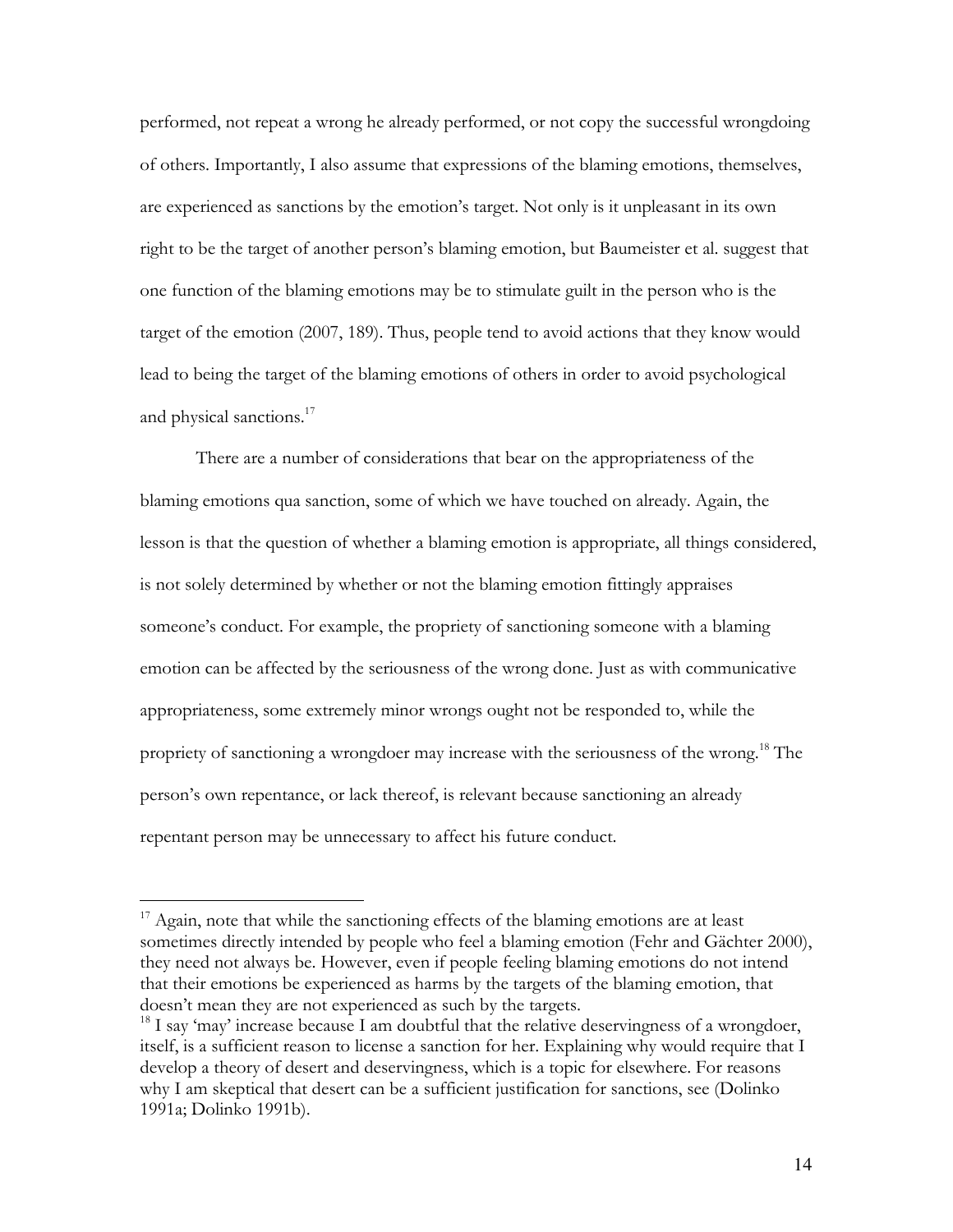As each of us has only limited motivational and actional resources, the appropriateness of a blaming emotion qua sanction can also be affected by what other wrongs you might plausibly respond to. For example, you do better to get angry with the perpetrators of wrongs when you might successfully undo the wrong or positively influence the perpetrator. If, hypothetically, you became aware of two different wrongs committed by two different people that were approximately as severe, your blaming emotions would be better directed toward a wrongdoer who would be more swayed by the communicative and motivational significance of your blaming emotions. Thus, there is something to the phenomenon where people are more likely to feel a blaming emotion in response to a wrong that directly affects them or someone they know well, rather than a wrong that affects persons with whom they have little contact. Other things equal, your motivational resources are more likely to lead to beneficial outcomes if you address concerns with which you can profitably engage.<sup>19</sup>

A related, but distinct, issue concerns what I will term the fairness of sanctioning a wrongdoer with a blaming emotion. We can see this notion displayed first by returning to the phenomenon of hypocrisy, earlier raised in reference to the communicative appropriateness of a blaming emotion. If you habitually commit a certain type of wrong, your right to sanction others with the blaming emotions for similar wrongs will be called into question—especially if you protest the sanction of the blaming emotions when it is applied to you. Similarly, if two people jointly undertake to commit a wrong (say, robbing someone's home) but one of them plays more of a role in planning and executing the deed than the other, it is appropriate to sanction the 'mastermind' to a greater degree with a blaming

<sup>&</sup>lt;sup>19</sup> Technological advances that give you knowledge of wrongs done to little-known people far away don't contradict this point, though they do complicate it considerably.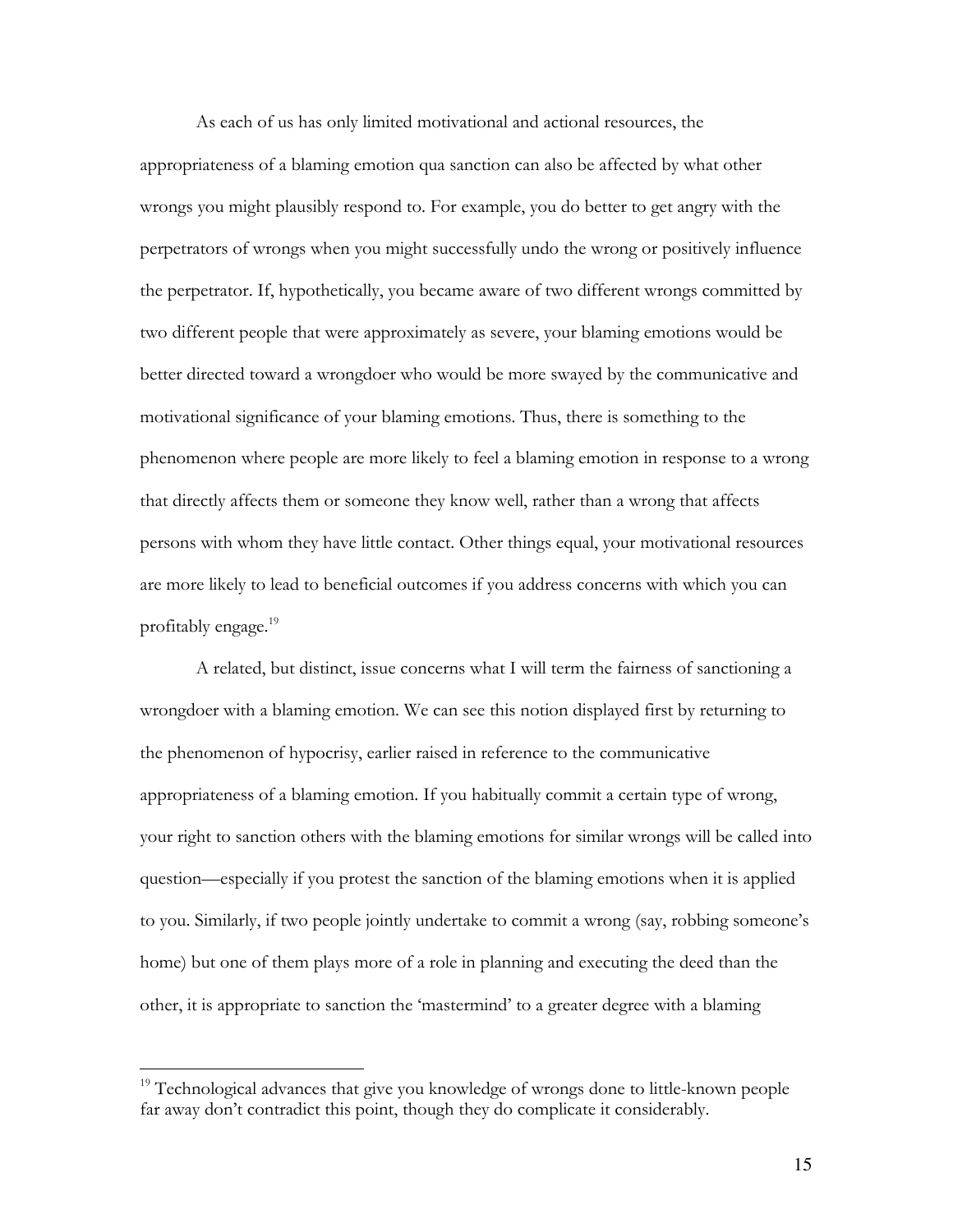emotion. Thus, if you must choose where to direct your blaming emotions, fairness considerations speak to you blaming the mastermind more than the accomplice. I believe the notion of the unfairness of blaming emotions qua sanction also accounts for our appropriate reluctance to blame the victims of wrongs or injustices, even if the victims of such wrongs are complicit in, or partially responsible for, the wrongdoing. In such a situation, targeting the person who was wronged with a blaming emotion amounts to piling another bad thing on top of whatever misfortune the person has already suffered.

## V – Linking Accounts of Moral Responsibility to the Three Functions

To this point, I have argued that the blaming emotions are significant for our moral responsibility practices as appraisals, communications, and sanctions. I have also argued that the appropriateness of a blaming emotion in one sense does not guarantee that the blaming emotion is appropriate in others. I have particularly focused on situations where a blaming emotion fittingly appraises another's conduct but is at the same time communicatively inappropriate or is inappropriate as a sanction. I do not take myself to have exhausted all possible appropriateness considerations that bear on these three functions, though I do hope to have captured many of the most interesting and relevant appropriateness considerations for our practices of moral responsibility. I now want to discuss several prominent accounts of moral responsibility to suggest that differing accounts of moral responsibility are motivated by attention to different ways in which the blaming emotions are significant for moral responsibility. 20

<sup>&</sup>lt;sup>20</sup> While this project seeks to locate the source of agreements and disputes about the concept of moral responsibility, my own view is that considerations of fit are the only appropriateness conditions of the blaming emotions that bear on a person's moral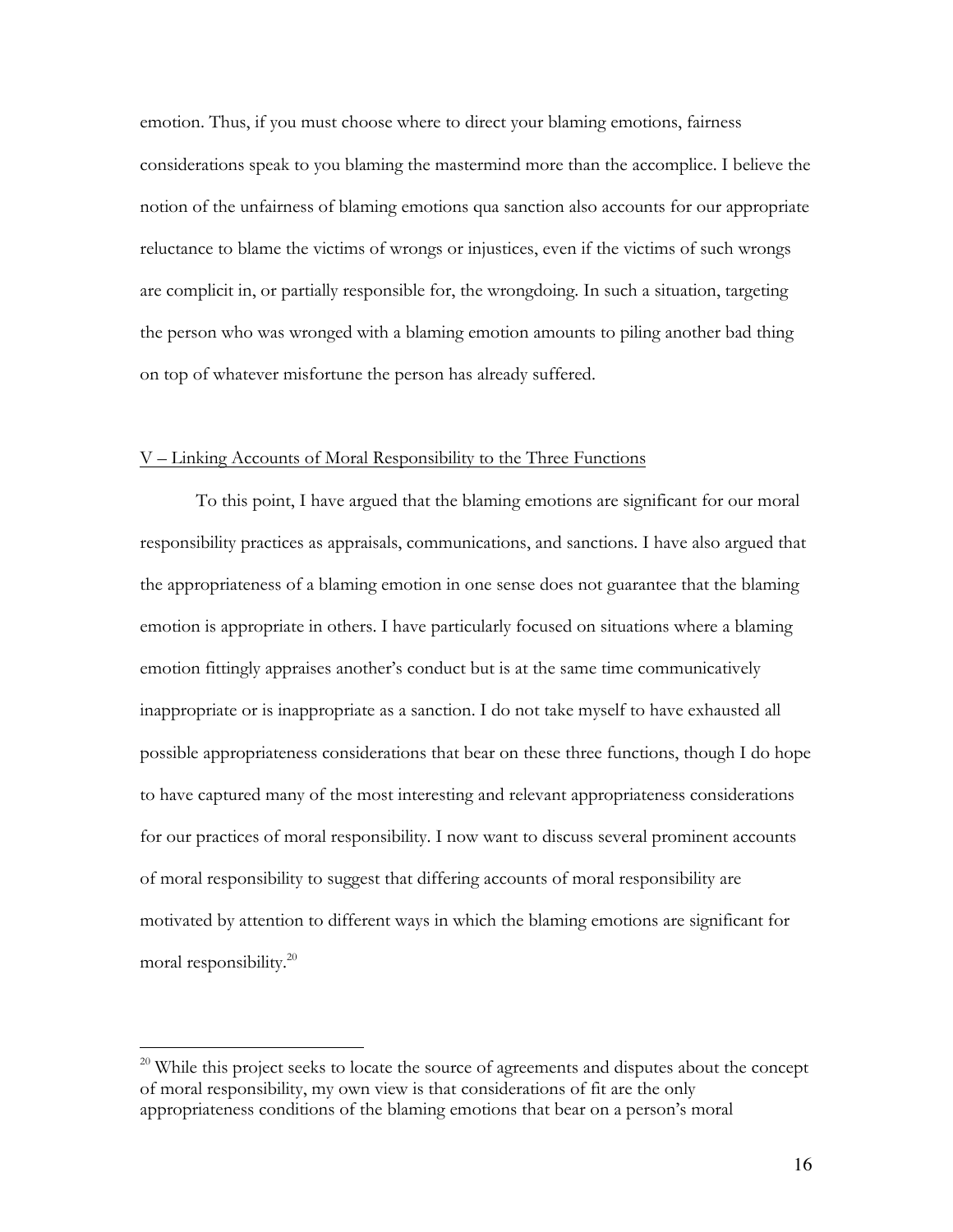The notion that the blaming emotions involve *appraisals* of conduct as wrongful is implicit in a number of theories of moral responsibility. For example, John Martin Fischer and Mark Ravizza hold that someone is morally responsible for her conduct to the extent that she is an "appropriate candidate for at least some of the reactive attitudes on the basis of that behavior" (1998, 6). Fischer and Ravizza admit that "in some contexts it may not be justified or appropriate, all things considered, actually to have any reactive attitude to a particular agent" who is nonetheless morally responsible for her conduct (1998, 7).<sup>21</sup> Thus, their theory of moral responsibility needs a sense of appropriateness for the blaming emotions that can be apt, even if feeling a blaming emotion is not, all things considered, appropriate. I believe that the fittingness of a blaming emotion's appraisal is the notion they are searching for.

Fittingness also allows us to make sense of R.J. Wallace's idea that resentment, indignation, and anger share a distinct propositional object, namely, that "an expectation to which one holds a person has been breached" (1994, 12). The blaming emotions, Wallace believes, are fundamental to understanding the nature of moral responsibility. Coleen Macnamara has also recently noted the connection between the blaming emotions, appraisal and moral responsibility. When a person resents her brother for not helping her move as he had promised, Macnamara notes, her resentment is "a particularly deep form of moral appraisal" that responds to the meaning of the brother's insensitive action (2009, 89). This sense of appraisal is, on her view, one face of holding others morally responsible. Angela Smith has also recently urged that the fundamental question of responsibility is whether an action can be attributed to a person "in a way that makes moral appraisal, in principle,

responsibility because these considerations circumscribe the concept of *blameworthiness*. Unfortunately, I don't have space to make that case here.

 $21$  On their terminology, the blaming emotions are clearly reactive attitudes.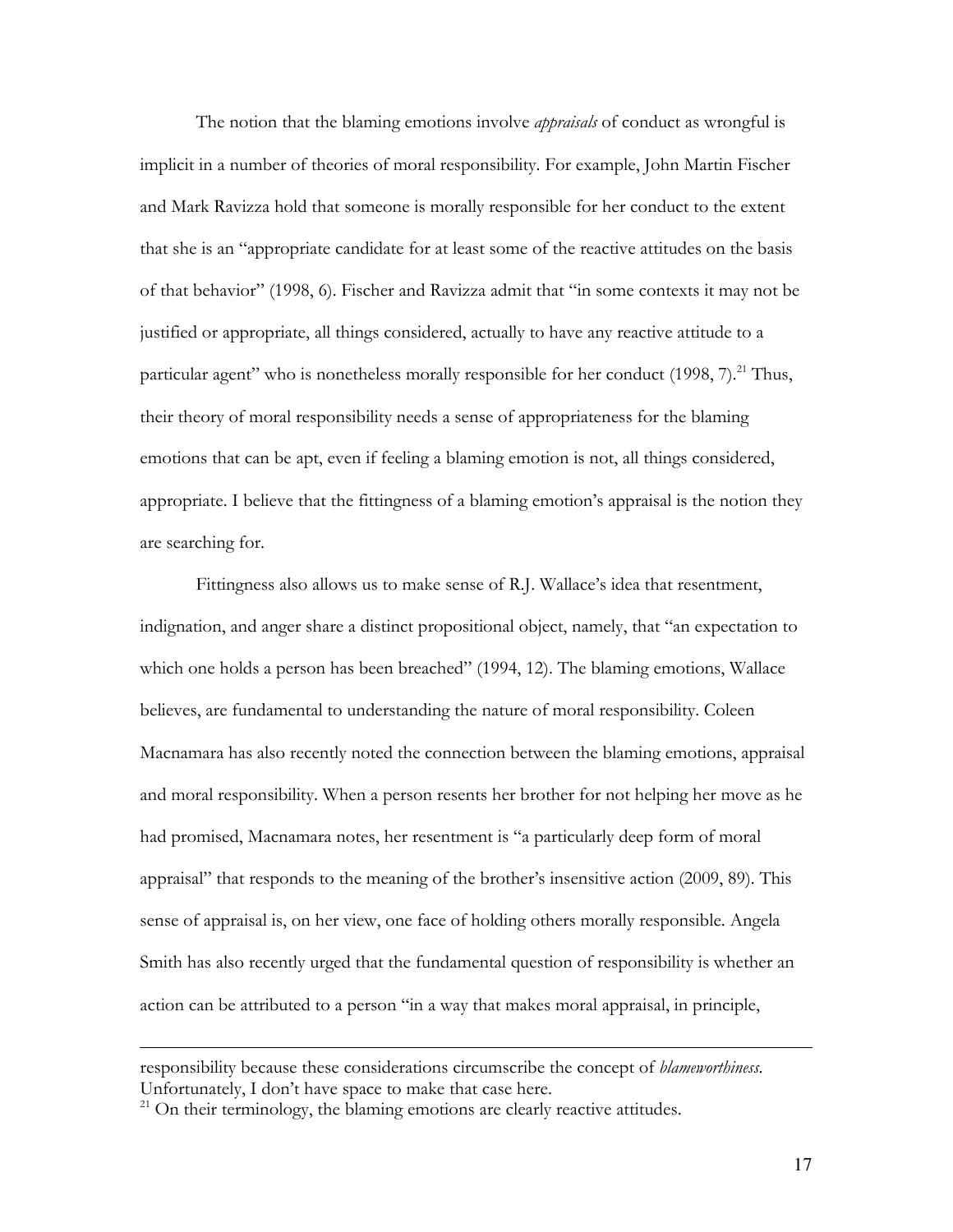appropriate" (2007, 470) and that negative moral appraisal, in terms of a judgment of culpability, is entailed by feeling a blaming emotion like anger, resentment, or indignation toward someone on the basis of her conduct (2007, 467).

These views about the nature of moral responsibility are all unified in taking the fittingness of the blaming emotions to be connected to ascriptions of moral responsibility. Some, like Smith, hold that the question of whether a person is morally responsible for her conduct *just is* the question of whether an appraisal like that of the blaming emotions is fitting for someone on the basis of her conduct.<sup>22</sup> Others, like Macnamara, hold that this is one significant aspect of our practice of holding others responsible, but that it is not the only one. Macnamara argues that another important 'face' of moral responsibility is found in communicative acts (2009, 90).

Several theorists beside Macnamara have developed accounts of moral responsibility that exploit the communicative function of the blaming emotions. Thus, Gary Watson urges "the negative reactive attitudes express a *moral* demand, a demand for reasonable regard…the reactive attitudes are incipiently forms of communication" (1993, 264). Taking up and extending Watson's idea, Michael McKenna claims that

> holding another morally responsible for doing morally wrong is a manner of communicating with her. In particular, it is a manner of responding to what she had done as on analogy with a conversation in which the blameworthy person's conduct has a significance…for her to *be* blameworthy is for her to be a fitting target of this manner of response, for her to be one with whom the relevant sort of communication is called for. (2004, 187–188)

 $22$  Thus, as I read Smith's account, the question of someone's moral responsibility is a question of the fittingness of certain appraisals, but is not a question of the fittingness of emotions.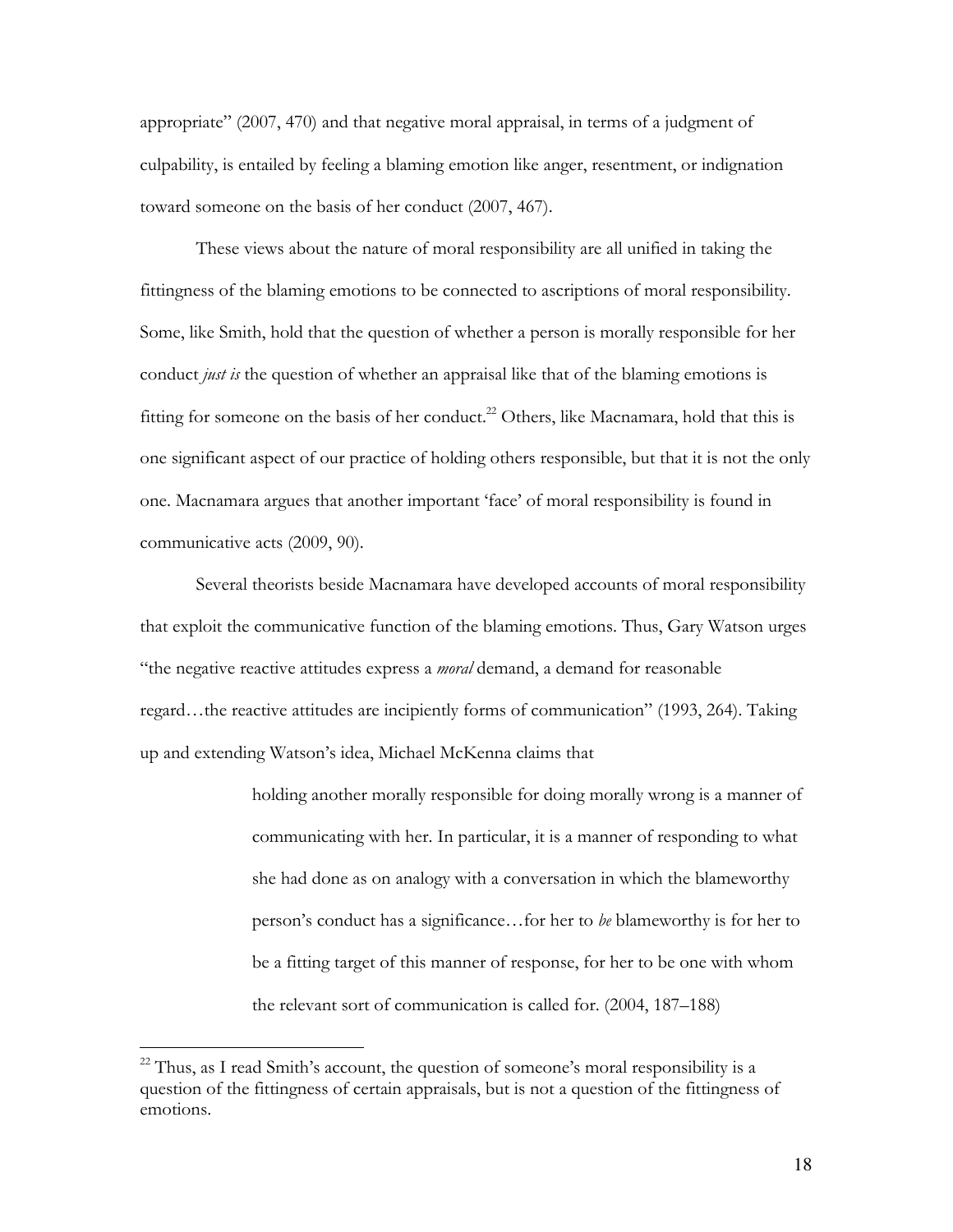Stephen Darwall concurs that the blaming emotions are communicative. He appeals to the idea that when I feel a blaming emotion in response to you stepping on—and then continuing to stand on—my foot, my feeling the blaming emotion is in part a demand that you remove your foot from mine (Darwall 2006, 17). Even theorists like Angela Smith, who do not regard the blaming emotions as fundamental to ascriptions of moral responsibility, hold that the appraisal of another's conduct as wrongful has a communicative dimension. She writes, "Moral criticism, by its very nature, seems to address a *demand* to its target. It calls upon the agent to explain or justify her rational activity in some area, and to acknowledge fault if such a justification cannot be provided" (2006, 381).

Finally, some other accounts of moral responsibility bring the sanctioning function to the fore. So, for example, Galen Strawson holds that in asking whether people are morally responsible, we are asking if they are

> responsible for their actions in such a way that they are, without any sort of qualification, morally deserving of praise or blame or punishment or reward for them. (2002, 441)

Note how Strawson thinks the question of moral responsibility *just is* the question of whether a person is deserving of sanctions like punishment, and that he must have the sanctioning function of blame (as an attitude) in mind if he is to think that whether someone deserves blame or punishment amounts to the same question.

Echoing Strawson's claim that the question of moral responsibility is a question of deservingness "without qualification," Derk Pereboom claims that

> For an agent to be morally responsible for an action is for it to belong to her in such a way that she would deserve blame if she understood that it was morally wrong, and she would deserve credit or perhaps praise if she

> > 19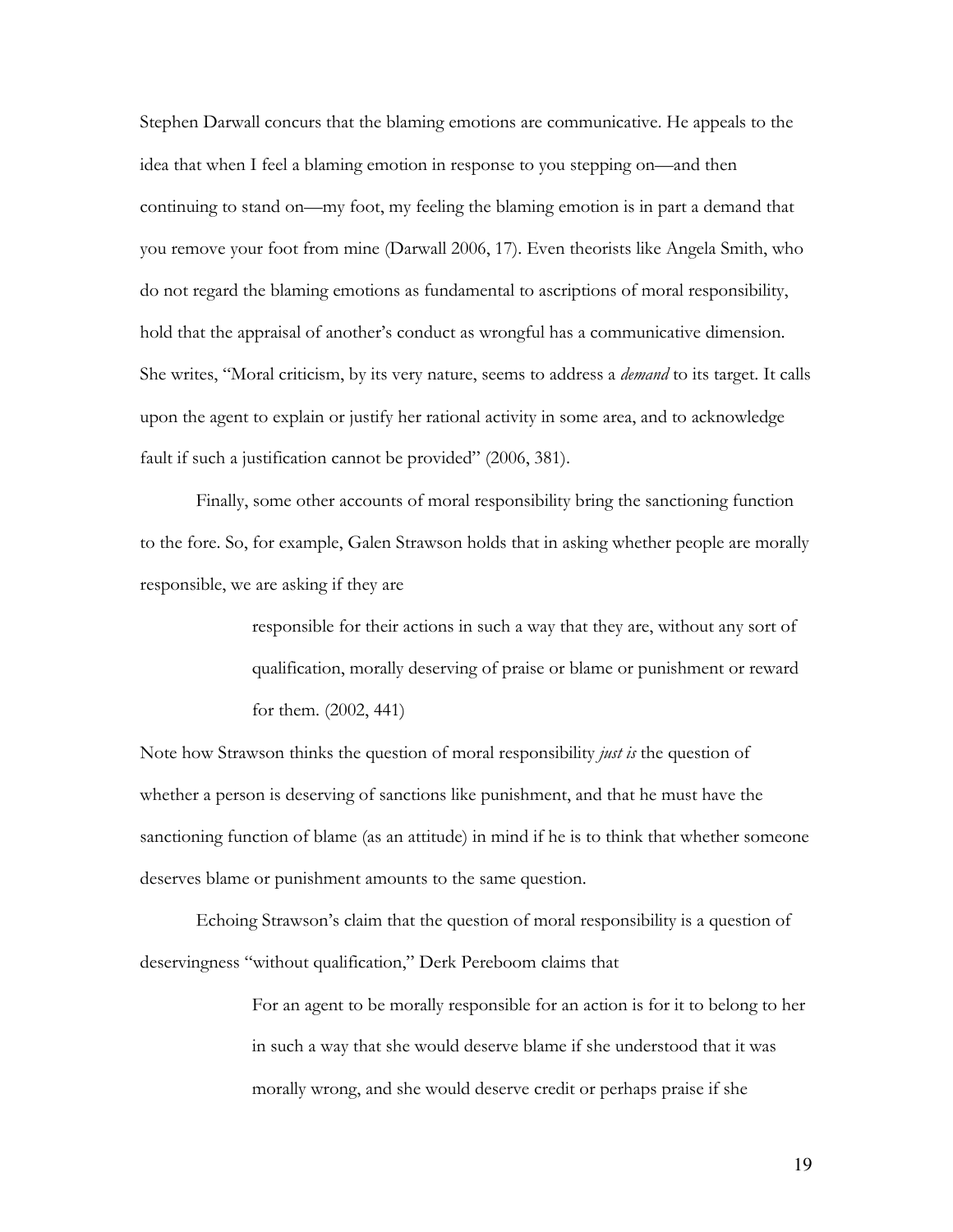understood that it was morally exemplary. The desert at issue here is basic in the sense that the agent, to be morally responsible, would deserve the blame or credit just because she has performed the action (given that she understands its moral status), and not by virtue of consequentialist considerations. (2007, 86). 23

Also placing the sanctioning function at the fore of their analyses are Tamler Sommers and Neil Levy who, like Galen Strawson, are skeptics about desert-entailing moral responsibility.<sup>24</sup> Sommers claims that "we feel resentment when we feel that people have wronged us, and that they deserve blame (and perhaps punishment) for what they did" (2007, 327). Levy agrees that moral responsibility has a link to desert, but that the connection between moral responsibility and deserved sanction is less direct than Strawson and Sommers believe. On Levy's view, the thought that someone is morally responsible for wrongful acts she performs amounts to the claim that such a person no longer deserves the full protection of a right they would otherwise be entitled to: "a right against having their interests discounted in consequentialist calculations" (2011, 3). To have one's interests discounted in such calculations is to incur a cost on acting wrongfully: a sanction.

### VI – Conclusion

<sup>&</sup>lt;sup>23</sup> Pereboom has been consistently advocating this account of the conditions of appropriateness for moral responsibility since the publication of *Living Without Free Will* (2001). I interpret Pereboom as being concerned with a sanction-based understanding of blame due to his emphasis on the potentially harmful effects of anger (Pereboom 2011).  $24$  This 'accountability' face of moral responsibility has also been emphasized by Gary Watson (1996). Watson also characterizes another, aretaic, face of responsibility that involves beliefs or judgments about where someone's conduct falls against some standard. His discussion bears some similarity to my account of the appraisal function of the blaming emotions. However, I am uncertain whether our analyses perfectly line up.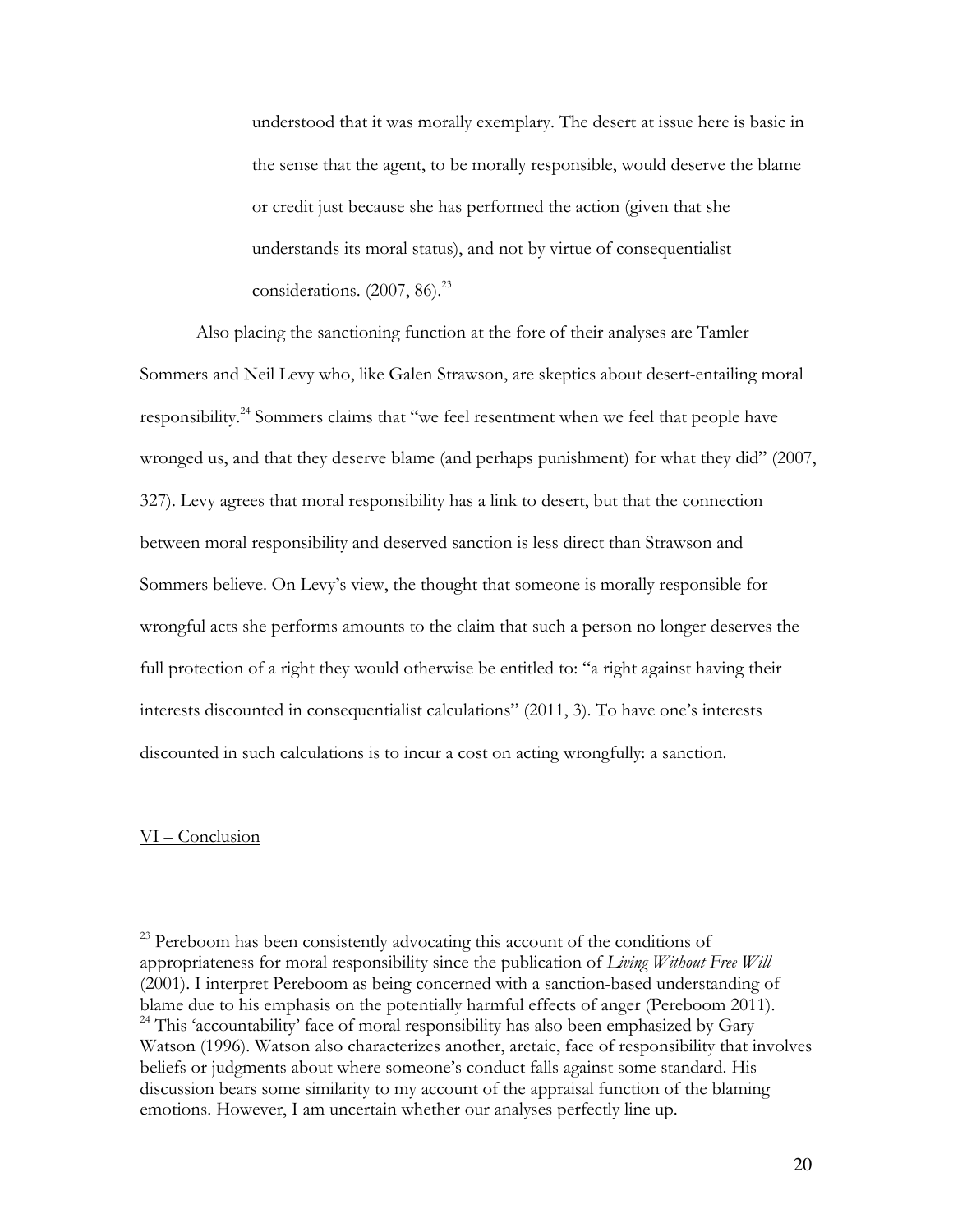In this paper, I've argued that the blaming emotions relate to our practices of holding people morally responsible in three different ways: appraisal, communication, and sanction. I've shown that these ways in which the blaming emotions are significant for our moral responsibility practices are themselves associated with distinct considerations of appropriateness (fittingness, communicative appropriateness, and appropriateness qua sanction) and that these different considerations can come apart from one another. A blaming emotion can be fitting, for example, but inappropriate qua communicative considerations or fitting yet inappropriate as a sanction. Finally, I've suggested that the different functions of the blaming emotions and their characteristic conditions of appropriateness are quite naturally seen as inspiring corresponding accounts of moral responsibility, itself.

I think this goes some distance toward accounting for the fact that there is so little agreement about the nature of moral responsibility, even after so much attention to it. In my view, all the accounts I've discussed get something right about the moral psychology of moral responsibility and its associated conditions of appropriateness, but they also ignore other important features of our moral responsibility practices. My analysis suggests moral responsibility may be best captured as a prototype concept: when we hold people morally responsible in normal interpersonal interactions, our responses typically conform to archetypal emotional reactions that involve all three aspects of the blaming emotions. If we aim to have a psychologically realistic picture of our moral responsibility practices, I believe we must have a tripartite theory. Thus, in response to the voluminous literature defending fittingness, communication, or sanction with *the* correct account of moral responsibility, my analysis suggests that such attempts require additional argument. There is little to be gained for supporting one account over another as the correct account of moral responsibility

21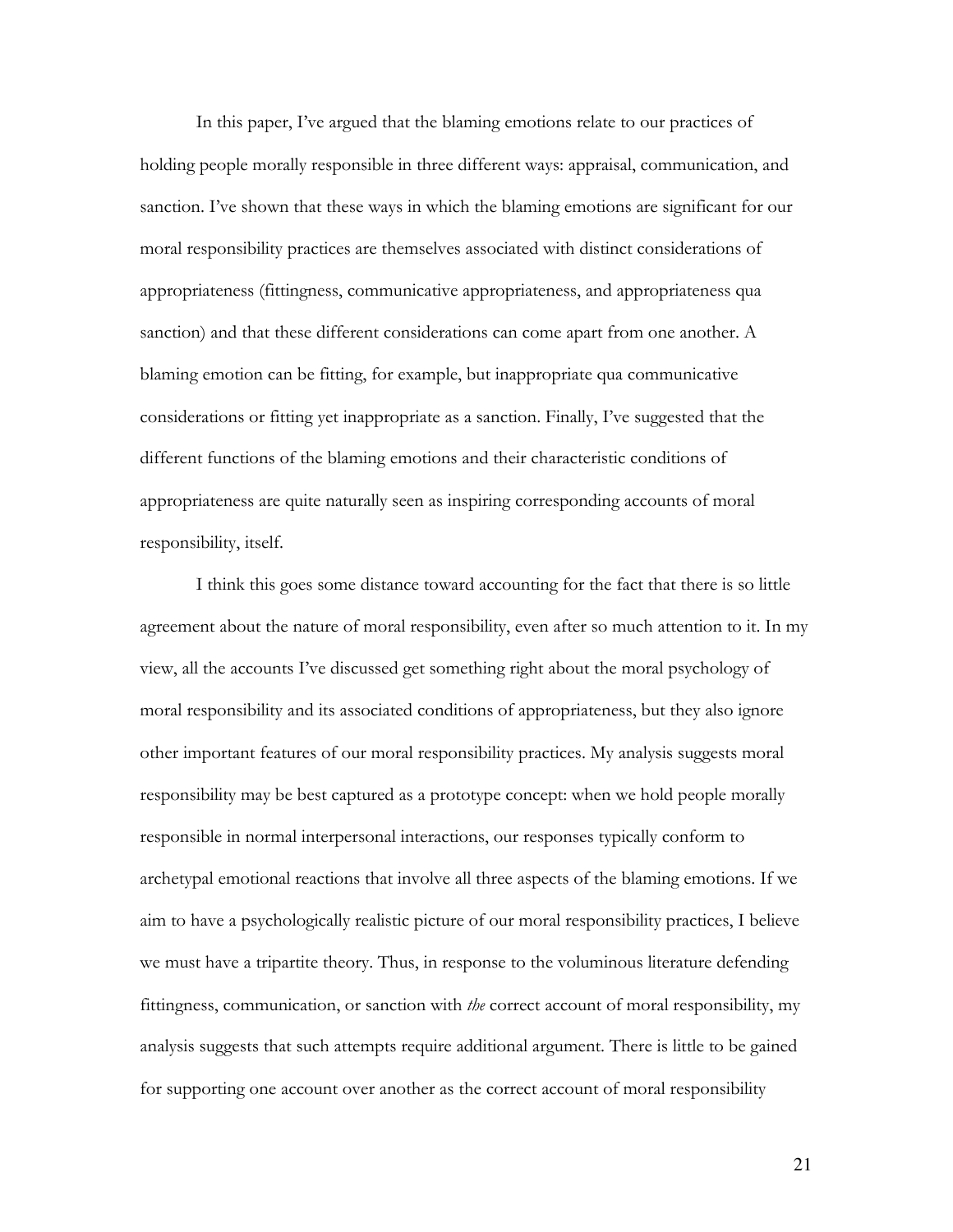without some attention to our purpose in raising the question of someone's moral responsibility in a given context.

It's also no surprise on my analysis that theorists who emphasize different emotional functions in their characterization of moral responsibility disagree about the conditions under which people are morally responsible for what they do. In particular, we find a ready division between incompatibilists, who tend to emphasize the sanctioning function, and compatibilists, who tend to emphasize the appraisal and communicative functions. Moving forward with respect to points of dispute between the camps may be aided by further attention to the moral psychology of the blaming emotions and their conditions of appropriateness. In particular, I want to suggest that if we often implicitly attend to the different conditions of emotional appropriateness in our moral lives, our intuitive judgments about when people are morally responsible will be influenced by those considerations. Further, I expect that this influence will also be present when we think about people's moral responsibility in the context of philosophical thought experiments. This is a speculative claim, but it bears investigation, particularly in light of recent work on implicit and affective psychological process.25

There is no question that P. F. Strawson's "Freedom and Resentment" looms large over investigations into moral responsibility. One way in which Strawson influenced current debates is by motivating the idea that attributions of moral responsibility can be helpfully understood as "natural human reactions to the good or ill will or indifference of others towards us" (P. F. Strawson 1982, 53). I have here restricted my attention to just one set of natural human reactions, namely, the blaming emotions. If my account is plausible, these

<sup>&</sup>lt;sup>25</sup> For an overview of some of the relevant empirical data, see (Bargh and Chartrand 1999).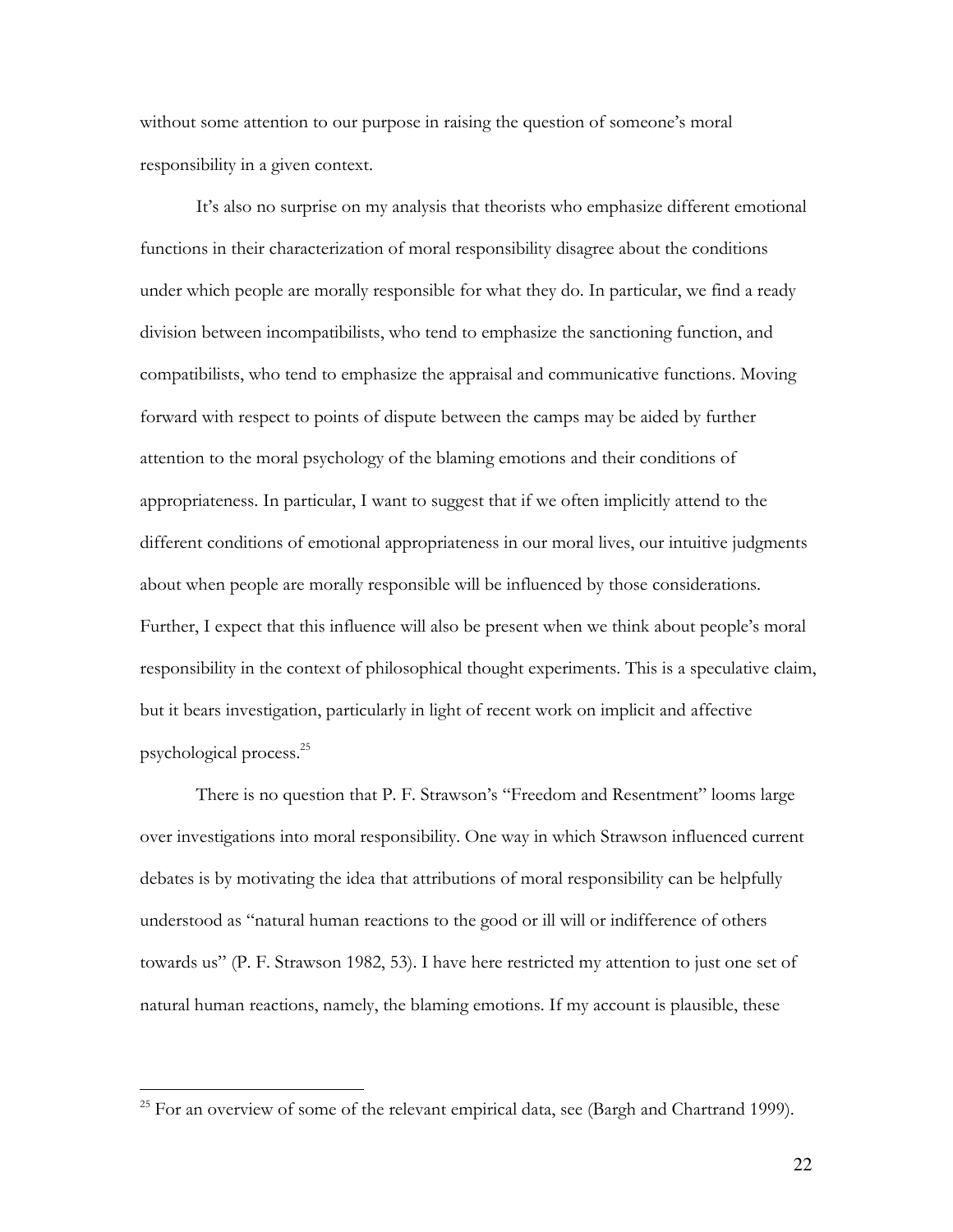reactions to the quality of other's wills are a matter of significant complexity. Theorizing about moral responsibility must respect these intricacies if we are to progress.<sup>26</sup>

<sup>&</sup>lt;sup>26</sup> This paper has been much improved by helpful discussion with a friendly audience at the New Orleans Workshop on Agency and Responsibility. Antony Aumann, Andrea Scarpino, and David Shoemaker also provided particularly beneficial constructive comments and discussion. Finally, two anonymous referees from Oxford University Press supplied instructive comments.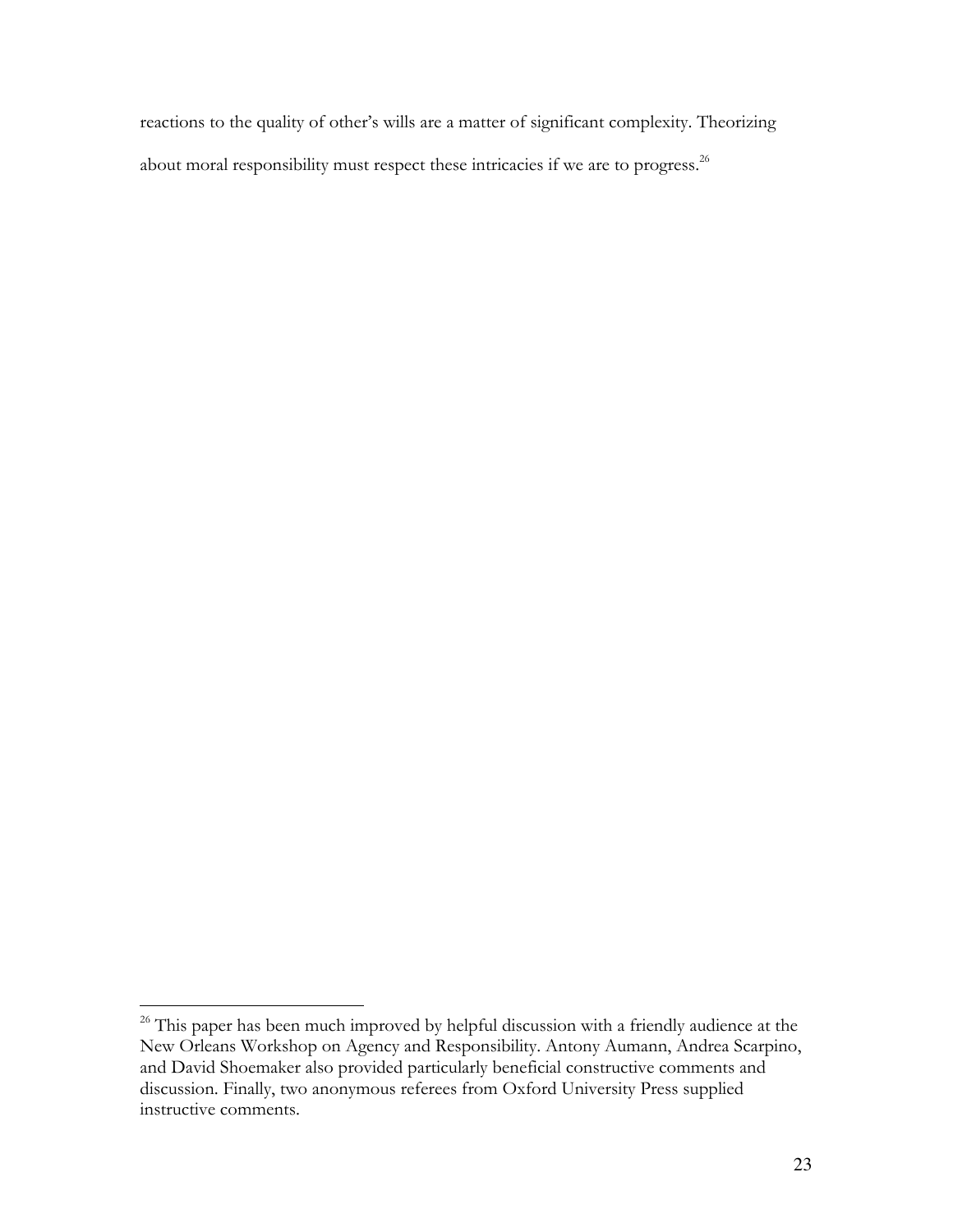## **Bibliography**

- Averill, James R. 1983. "Studies on Anger and Aggression: Implications for Theories of Emotion." *American Psychologist. Vol. 38(11)* 38 (11): 1145–1160.
- Bargh, John A, and Tanya L Chartrand. 1999. "The Unbearable Automaticity of Being." *American Psychologist* 54 (7): 462–479. doi:10.1037/0003-066X.54.7.462.
- Baumeister, Roy, K. D Vohs, and C. Nathan DeWall. 2007. "How Emotion Shapes Behavior: Feedback, Anticipation, and Reflection, Rather Than Direct Causation." *Personality and Social Psychology Review* 11 (2): 167.
- Bennett, Jonathan. 1980. "Accountability." In *Philosophical Subjects: Essays Presented to P.F. Strawson*, ed. Zak van Straaten. Oxford: Clarendon.
- Berkowitz, Leonard, and Eddie Harmon-Jones. 2004a. "More Thoughts About Anger Determinants." *Emotion* 4 (2): 151–155.
- ———. 2004b. "Toward an Understanding of the Determinants of Anger." *Emotion* 4 (2): 107–130.
- D'Arms, Justin, and Daniel Jacobson. 2000. "The Moralistic Fallacy: On the 'Appropriateness' of Emotions." *Philosophy and Phenomenological Research* 61 (1) (July): 65–90. doi:10.2307/2653403.
- Darwall, Stephen. 2006. *The Second-Person Standpoint: Morality, Respect, and Accountability*. Cambridge, Mass.: Harvard Univ Press.
- Dolinko, David. 1991a. "Three Mistakes of Retributivism." *UCLA Law Review* 39: 1623. ———. 1991b. "Some Thoughts About Retributivism." *Ethics* 101 (3) (April): 537–559.
- Ekman, Paul. 1999. "Basic Emotions." In *Handbook of Cognition and Emotion*, ed. Tim Dalgleish and Mick Power, 45–60. New York: Wiley.
- Fehr, Ernst, and Simon Gächter. 2000. "Cooperation and Punishment in Public Goods Experiments." *The American Economic Review* 90 (4): 980–994.
	- ———. 2002. "Altruistic Punishment in Humans." *Nature* 415 (6868): 137–140.
- Fernández-Dols, José-Miguel, and María-Angeles Ruiz-Belda. 1995. "Are Smiles a Sign of Happiness? Gold Medal Winners at the Olympic Games." *Journal of Personality and Social Psychology* 69 (6): 1113–1119. doi:10.1037/0022-3514.69.6.1113.
- Fischer, John Martin, and Mark Ravizza. 1998. *Responsibility and Control: A Theory of Moral Responsibility*. Cambridge, Cambridge University Press.
- Fischer, John Martin, and Neal A. Tognazzini. 2010. "The Physiognomy of Responsibility." *Philosophy and Phenomenological Research* (December): no–no. doi:10.1111/j.1933- 1592.2010.00458.x.
- Haidt, J. 2001. "The Emotional Dog and Its Rational Tail: A Social Intuitionist Approach to Moral Judgment." *Psychological Review* 108 (4): 814.
- Horstmann, Gernot. 2003. "What Do Facial Expressions Convey: Feeling States, Behavioral Intentions, or Actions Requests?" *Emotion* 3 (2): 150–166. doi:10.1037/1528- 3542.3.2.150.
- Kraut, Robert E, and Robert E Johnston. 1979. "Social and Emotional Messages of Smiling: An Ethological Approach." *Journal of Personality and Social Psychology* 37 (9): 1539–1553. doi:10.1037/0022-3514.37.9.1539.
- Lazarus, R. S. 1982. "Thoughts on the Relations Between Emotion and Cognition." *American Psychologist* 37 (9): 1019–1024.

———. 1984. "On the Primacy of Cognition." *American Psychologist* 39 (2): 124–129.

Lazarus, R. S. 1991. *Emotion and Adaptation*. Oxford University Press, USA.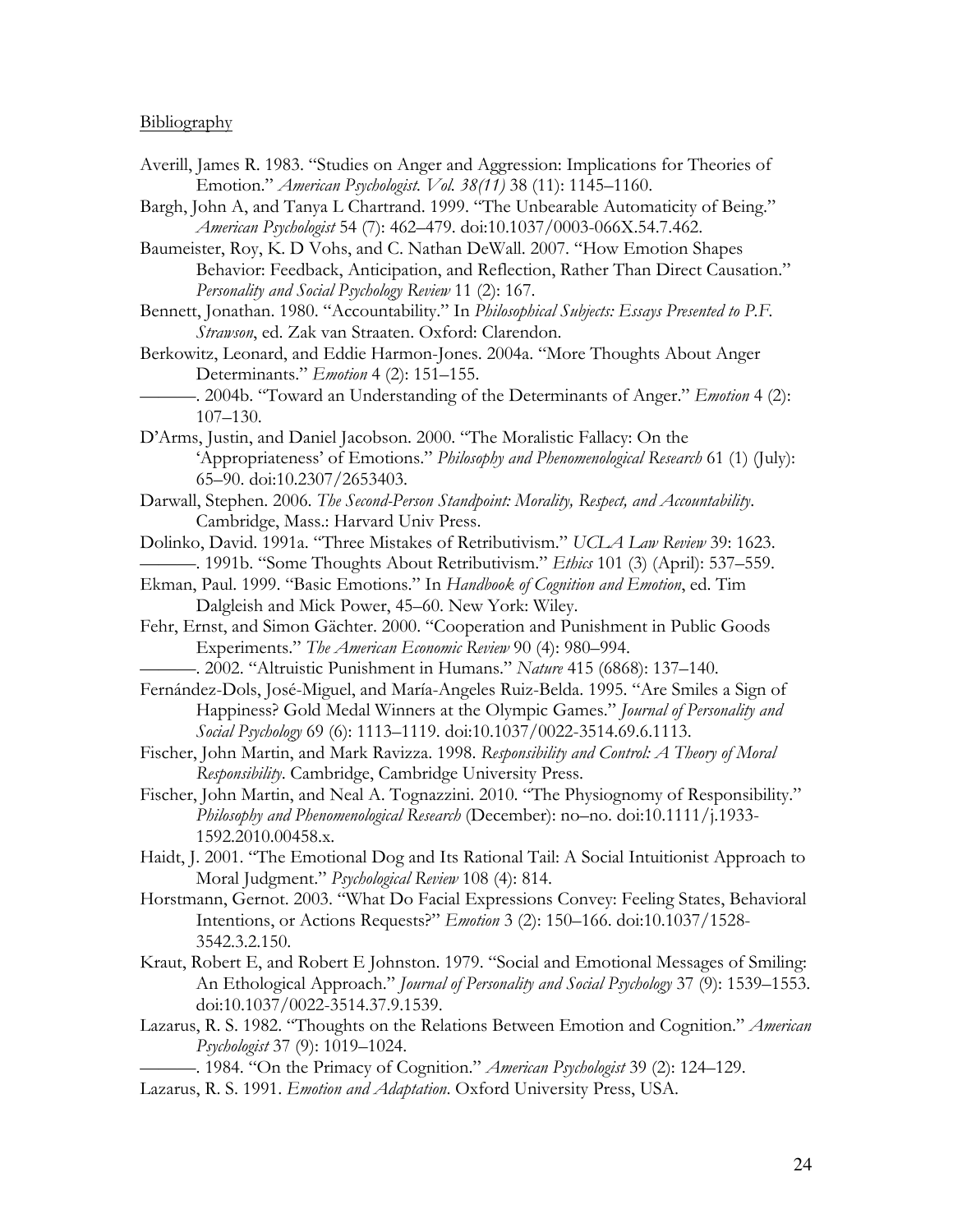- Leith, K. P, and Roy Baumeister. 1996. "Why Do Bad Moods Increase Self-defeating Behavior? Emotion, Risk Tasking, and Self-regulation." *Journal of Personality and Social Psychology* 71 (6): 1250–1267.
- Lerner, Jennifer S, Julie H. Goldberg, and Philip E. Tetlock. 1998. "Sober Second Thought: The Effects of Accountability, Anger, and Authoritarianism on Attributions of Responsibility." *Personality and Social Psychology Bulletin* 24 (6) (June 1): 563 –574. doi:10.1177/0146167298246001.
- Lerner, Jennifer S, and D. Keltner. 2000. "Beyond Valence: Toward a Model of Emotionspecific Influences on Judgement and Choice." *Cognition & Emotion* 14 (4): 473–493. ———. 2001. "Fear, Anger, and Risk." *Journal of Personality and Social Psychology* 81 (1): 146– 159.
- Lerner, Jennifer S, and Larissa Z Tiedens. 2006. "Portrait of the Angry Decision Maker: How Appraisal Tendencies Shape Anger's Influence on Cognition." *Journal of Behavioral Decision Making* 19 (2) (April 1): 115–137. doi:10.1002/bdm.515.
- Levy, Neil. 2011. *Hard Luck*. New York: Oxford University Press.
- Litvak, P. M, J. S Lerner, L. Z Tiedens, and K. Shonk. 2010. "Fuel in the Fire: How Anger Impacts Judgment and Decision-Making." *International Handbook of Anger*: 287–310.
- Macnamara, Coleen. forthcoming. "'Screw You!' & 'Thank You'." *Philosophical Studies*: 1–22. doi:10.1007/s11098-012-9995-3.
- ———. 2009. "Holding Others Responsible." *Philosophical Studies* 152 (October 23): 81–102. doi:10.1007/s11098-009-9464-9.
- McKenna, Michael. 1998. "The Limits of Evil and the Role of Moral Address: A Defense of Strawsonian Compatibilism." *The Journal of Ethics* 2 (2) (June 1): 123–142. doi:10.1023/A:1009754626801.
- ———. 2004. "Responsibility and Globally Manipulated Agents." *Philosophical Topics* 32  $(1/2)$ : 169.
- Ochs, Jack, and Alvin E. Roth. 1989. "An Experimental Study of Sequential Bargaining." *The American Economic Review* 79 (3) (June 1): 355–384.
- Parkinson, Brian. 1997. "Untangling the Appraisal-emotion Connection." *Personality and Social Psychology Review* 1 (1): 62–79.
- ———. 1999. "Relations and Dissociations Between Appraisal and Emotion Ratings of Reasonable and Unreasonable Anger and Guilt." *Cognition & Emotion* 13 (4): 347–385.
- Pereboom, Derk. 2001. *Living Without Free Will*. Cambridge, Mass.: Cambridge University Press.
- ———. 2007. "Hard Incompatibilism." *Four Views on Free Will*: 85–125.
- ———. 2009. "Free Will, Love, And Anger." *Ideas y Valores: Revista Colombiana De Filosofía* (141): 169–189.
- ———. 2011. "Free Will Skepticism and Meaning in Life." In *The Oxford Handbook of Free Will*, ed. Robert Kane. 2nd ed. New York: Oxford University Press.
- Pillutla, Madan M., and J. Keith Murnighan. 1996. "Unfairness, Anger, and Spite: Emotional Rejections of Ultimatum Offers." *Organizational Behavior and Human Decision Processes* 68 (3) (December): 208–224. doi:06/obhd.1996.0100.
- Porter, Stephen, and Leanne ten Brinke. 2008. "Reading Between the Lies." *Psychological Science* 19 (5) (May 1): 508 –514. doi:10.1111/j.1467-9280.2008.02116.x.
- Prinz, Jesse. 2004. *Gut Reactions: A Perceptual Theory of Emotion*. New York: Oxford University Press.
- Prinz, Jesse, and Shaun Nichols. 2010. "Moral Emotions." In *The Moral Psychology Handbook*, ed. John Doris, 111–148. Oxford: Oxford University Press.